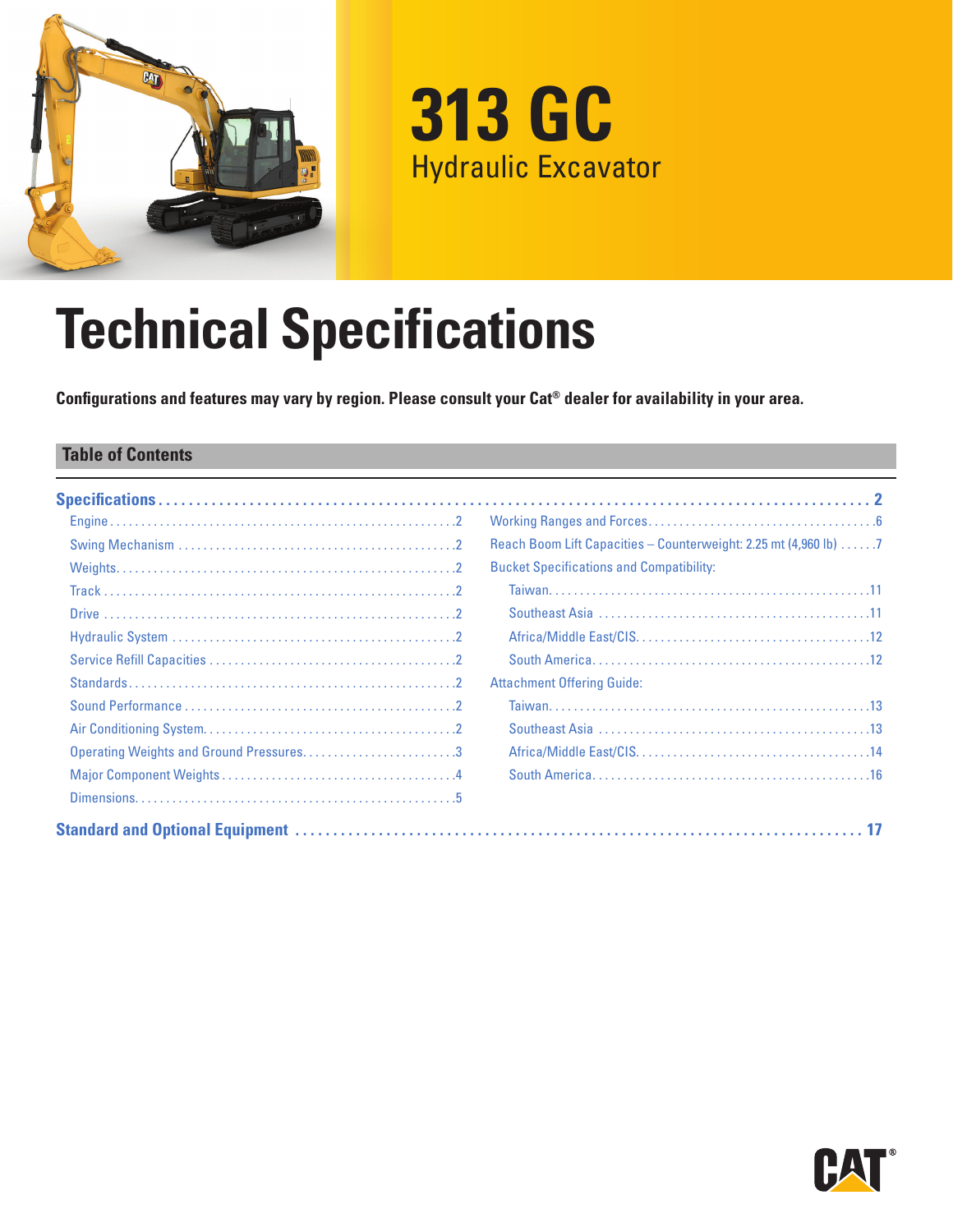<span id="page-1-0"></span>

| <b>Engine</b>                                  |                                |                       |
|------------------------------------------------|--------------------------------|-----------------------|
| Engine Model                                   | $Cat^{\circledR} C3.6$         |                       |
| Net Power $-$ ISO 9249                         | 71 kW                          | $95$ hp               |
| Engine Power $-$ ISO 14396                     | 74 kW                          | $100$ hp              |
| Bore                                           | 98 mm                          | 4 in                  |
| Stroke                                         | $120 \text{ mm}$               | $5$ in                |
| Displacement                                   | 3.6L                           | $220$ in <sup>3</sup> |
| $\mathbf{D}$ and $\mathbf{C}$ and $\mathbf{D}$ | $H_{\text{max}}$ to $D \Omega$ |                       |

Biodiesel Capability Up to B20

• The 313 GC meets U.S. EPA Tier 3 and EU Stage IIIA emission standards, equivalent to China Nonroad Stage III.

- Net Power is tested per ISO 9249 standards in effect at the time of manufacture.
- Net power advertised is the power available at the flywheel when the engine is equipped with fan, air intake system, exhaust system and alternator.
- Engine speed 2,200 rpm.
- No engine power derating required below 3000 m (10,000 ft) altitude.
- <sup>1</sup> Cat engines are compatible with the following renewable, alternative, and bio-fuels\* with lower greenhouse gas emission impact:
- $V$ Up to B20 biodiesel (FAME)\*\*
- $V$ Up to 100% HVO and GTL renewable fuels
- \*\*Refer to guidelines for successful application. Please consult your Cat dealer or "Caterpillar Machine Fluids Recommendations" (SEBU6250) for details.
- \*\*For use of blends up to B100, consult your Cat dealer.

#### **Swing Mechanism**

| Swing Speed          | $11.50$ rpm       |               |
|----------------------|-------------------|---------------|
| Maximum Swing Torque | $43$ kN $\cdot$ m | 31,641 lbf-ft |

#### **Weights**

Operating Weight 12 400 kg 27,200 lb

• Standard undercarriage, 4.65 m (15'3") boom, R2.5 (8'2") stick, GD  $0.53 \text{ m}^3$  (0.69 yd<sup>3</sup>) bucket and 500 mm (20") triple grouser shoes. AUX line.

#### **Track**

| <b>Track Shoes Width</b>              | $500 \text{ mm}$ | $20$ in |
|---------------------------------------|------------------|---------|
| <b>Track Shoes Width</b>              | $600 \text{ mm}$ | $24$ in |
| Track Shoes Width                     | 700 mm           | $28$ in |
| <b>Track Shoes Width</b>              | 770 mm           | 30 in   |
| Number of Shoes (each side)           | 43               |         |
| Number of Track Rollers (each side)   | 6                |         |
| Number of Carrier Rollers (each side) |                  |         |

#### **Drive**

| -----                |                    |              |
|----------------------|--------------------|--------------|
|                      |                    |              |
| Gradeability         | $35^{\circ}/70\%$  |              |
| Maximum Travel Speed | $5.4 \text{ km/h}$ | $3.4$ mph    |
| Maximum Drawbar Pull | 117kN              | $26,370$ lbf |

#### **Hydraulic System**

| Main System $-$ Maximum Flow $-$ | $247$ L/min       | $65$ gal/min |
|----------------------------------|-------------------|--------------|
| Implement                        |                   |              |
| Maximum Pressure - Equipment -   | 35 000 kPa        | 5,076 psi    |
| Normal                           |                   |              |
| Maximum Pressure - Travel        | 35 000 kPa        | 5,076 psi    |
| Maximum Pressure – Swing         | 25 900 kPa        | 3,756 psi    |
| Boom Cylinder – Bore             | $105 \text{ mm}$  | $4$ in       |
| Boom Cylinder – Stroke           | $1015 \text{ mm}$ | $40$ in      |
| Stick Cylinder – Bore            | $115 \text{ mm}$  | $5$ in       |
| Stick Cylinder – Stroke          | $1197$ mm         | $47$ in      |
| Bucket Cylinder - Bore           | $95 \text{ mm}$   | $4$ in       |
| Bucket Cylinder – Stroke         | 939 mm            | $37$ in      |

#### **Service Refill Capacities**

| <b>Fuel Tank Capacity</b>         | 237L  | $62.6$ gal |
|-----------------------------------|-------|------------|
| Cooling System                    | 11L   | $2.9$ gal  |
| Engine Oil (with filter)          | 11 L  | $2.9$ gal  |
| Final Drive (each)                | 3 L   | $0.8$ gal  |
| Hydraulic System (including tank) | 145 L | 38.3 gal   |
| Hydraulic Tank                    | 77 L  | $20.3$ gal |
|                                   |       |            |

#### **Standards**

| <b>Brakes</b> | ISO 10265:2008 |
|---------------|----------------|
| Cab/FOGS      | ISO 10262:1998 |

#### **Sound Performance**

| GB 16710 (external)   | $103 \text{ dB}(A)$ |
|-----------------------|---------------------|
| GB 16710 (inside cab) | $80 \text{ dB}(A)$  |

- When properly installed and maintained, the cab offered by Caterpillar, when tested with doors and windows closed according to ANSI/SAE J1166 OCT98, meets OSHA and MSHA requirements for operator sound exposure limits in effect at time of manufacture.
- Hearing protection may be needed when operating with an open operator station and cab (when not properly maintained or doors/ windows open) for extended periods or in a noisy environment.

#### **Air Conditioning System**

The air conditioning system on this machine contains the fluorinated greenhouse gas refrigerant R134a (Global Warming Potential  $= 1430$ ). The system contains 0.85 kg of refrigerant, which has a  $CO<sub>2</sub>$  equivalent of 1.216 metric tonnes.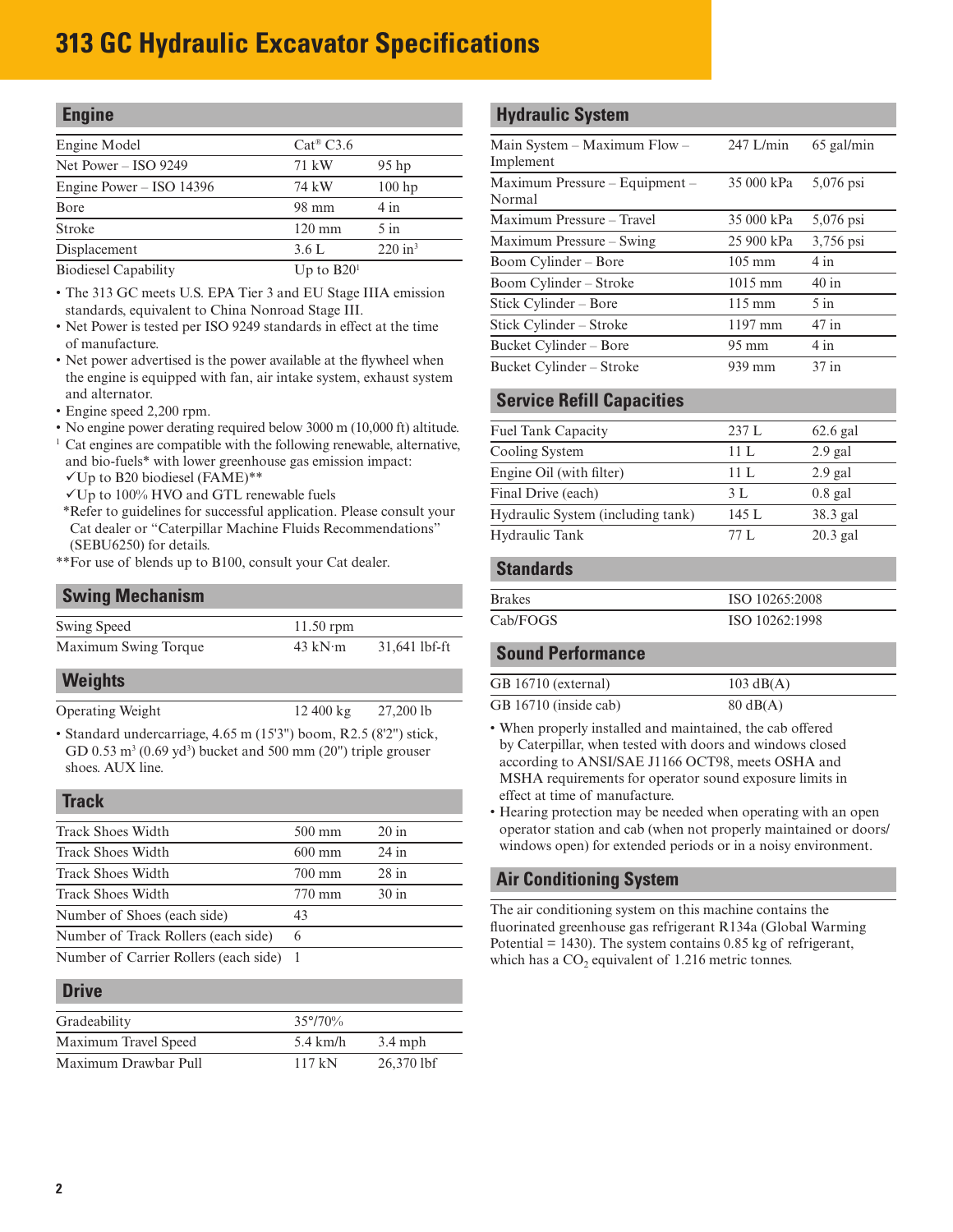### <span id="page-2-0"></span>**Operating Weights and Ground Pressures**

|                                                                                                | 500 mm (20")<br><b>Triple Grouser Shoes</b> |                           | 600 mm (24")<br><b>Triple Grouser Shoes</b> |                           | 700 mm (28")<br><b>Triple Grouser Shoes</b> |                           | 770 mm (30")<br><b>Triple Grouser Shoes</b> |                           |
|------------------------------------------------------------------------------------------------|---------------------------------------------|---------------------------|---------------------------------------------|---------------------------|---------------------------------------------|---------------------------|---------------------------------------------|---------------------------|
| <b>Base Machine Configurations</b>                                                             | Weight                                      | Ground<br><b>Pressure</b> | Weight                                      | Ground<br><b>Pressure</b> | Weight                                      | Ground<br><b>Pressure</b> | Weight                                      | Ground<br><b>Pressure</b> |
|                                                                                                | kg (lb)                                     | kPa (psi)                 | kg (lb)                                     | kPa (psi)                 | kg (lb)                                     | kPa (psi)                 | kg (lb)                                     | kPa (psi)                 |
| <b>Base Frame with Track Rollers and Carrier Rollers</b>                                       |                                             |                           |                                             |                           |                                             |                           |                                             |                           |
| 2.25 mt $(4,960 \text{ lb})$ Counterweight +<br><b>Standard Undercarriage Base Machine</b>     |                                             |                           |                                             |                           |                                             |                           |                                             |                           |
| Reach Boom $+2.5$ m (8'2") Stick<br>$+ 0.53$ m <sup>3</sup> (0.69 yd <sup>3</sup> ) GD Bucket  | 12 400<br>(27,200)                          | 40.0<br>(5.8)             | 12 600<br>(27,800)                          | 34.0<br>(4.9)             | 12 800<br>(28,200)                          | 29.6<br>(4.3)             | 12 900<br>(28,500)                          | 27.2<br>(3.9)             |
| Reach Boom $+3.0$ m (9'10") Stick<br>$+ 0.53$ m <sup>3</sup> (0.69 yd <sup>3</sup> ) GD Bucket | 12 500<br>(27,600)                          | 40.5<br>(5.9)             | 12 800<br>(28,200)                          | 34.5<br>(5.0)             | 13 000<br>(28,600)                          | 30<br>(4.3)               | 13 100<br>(28,900)                          | 27.5<br>(4.0)             |

All operating weights include a 90% fuel tank with 75 kg (165 lb) operator.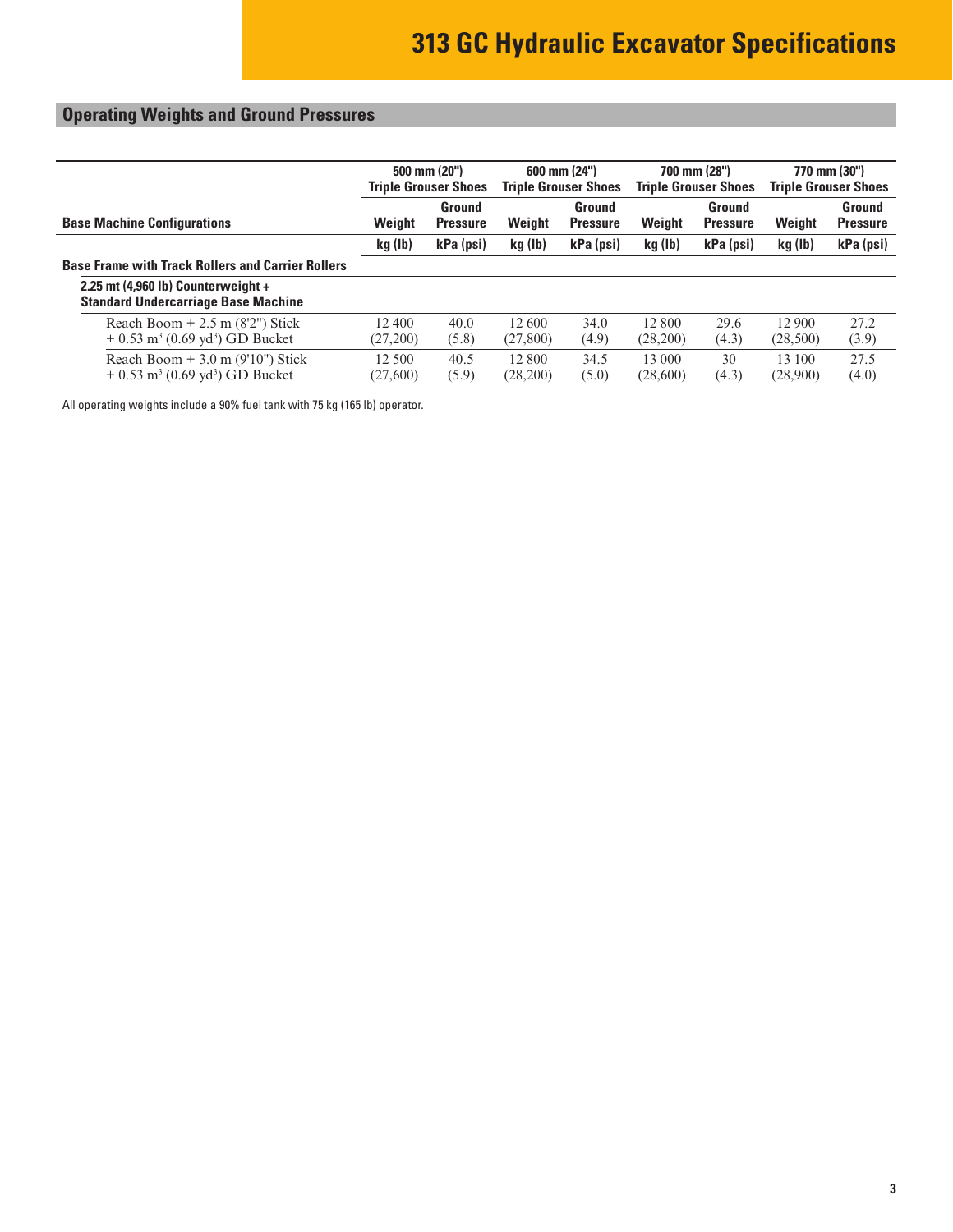### <span id="page-3-0"></span>**Major Component Weights**

|                                                                                                                                                                                                  | kg   | <b>Ib</b> |
|--------------------------------------------------------------------------------------------------------------------------------------------------------------------------------------------------|------|-----------|
| Base Machine Weight (with upperframe, undercarriage, counterweight – does not include boom, stick, bucket,<br>boom cylinders, stick cylinder, bucket cylinders, tracks, fuel tank and operator). |      |           |
| With 2.25 mt (4,960 lb) Counterweight, Swing Frame, Standard Undercarriage                                                                                                                       | 9730 | 21,440    |
| <b>Track Shoes:</b>                                                                                                                                                                              |      |           |
| 500 mm (20") Triple Grouser Track Shoes                                                                                                                                                          | 1430 | 3.150     |
| 600 mm (24") Triple Grouser Track Shoes                                                                                                                                                          | 1690 | 3.720     |
| 700 mm (28") Triple Grouser Track Shoes with Additional Steps                                                                                                                                    | 1880 | 4,140     |
| 770 mm (30") Triple Grouser Track Shoes with Additional Steps                                                                                                                                    | 2020 | 4,440     |
| Two Boom Cylinders                                                                                                                                                                               | 240  | 530       |
| Weight of 90% Fuel Tank and 75 kg (165 lb) Operator                                                                                                                                              | 260  | 580       |
| Counterweight:                                                                                                                                                                                   |      |           |
| 2.25 mt (4,960 lb) Counterweight                                                                                                                                                                 | 2250 | 4,960     |
| Swing Frame:                                                                                                                                                                                     |      |           |
| Swing Frame                                                                                                                                                                                      | 1140 | 2,500     |
| Undercarriage:                                                                                                                                                                                   |      |           |
| Base Frame with Track Rollers and Carrier Rollers for Standard Undercarriage                                                                                                                     | 2510 | 5,540     |
| Booms (including lines, pins, stick cylinder):                                                                                                                                                   |      |           |
| 4.65 m (15'3") Reach Boom                                                                                                                                                                        | 1050 | 2,310     |
| 4.65 m (15'3") Reach Boom with HP AUX                                                                                                                                                            | 1090 | 2,400     |
| Sticks (including lines, pins, bucket cylinder, bucket linkage):                                                                                                                                 |      |           |
| $2.5$ m $(8'2'')$ Reach Stick                                                                                                                                                                    | 570  | 1,260     |
| 2.5 m (8'2") Reach Stick with HP AUX                                                                                                                                                             | 610  | 1.340     |
| 3.0 m (9'10") Reach Stick                                                                                                                                                                        | 730  | 1.600     |
| 3.0 m (9'10") Reach Stick with HP AUX                                                                                                                                                            | 770  | 1,690     |
| Buckets (without linkage, with tips and side cutters):                                                                                                                                           |      |           |
| $0.53$ m <sup>3</sup> (0.69 yd <sup>3</sup> ) General Duty Bucket                                                                                                                                | 420  | 920       |
| $0.60$ m <sup>3</sup> $(0.78$ yd <sup>3</sup> ) General Duty Bucket                                                                                                                              | 490  | 1.080     |
| $0.65$ m <sup>3</sup> (0.85 yd <sup>3</sup> ) General Duty Bucket                                                                                                                                | 500  | 1.100     |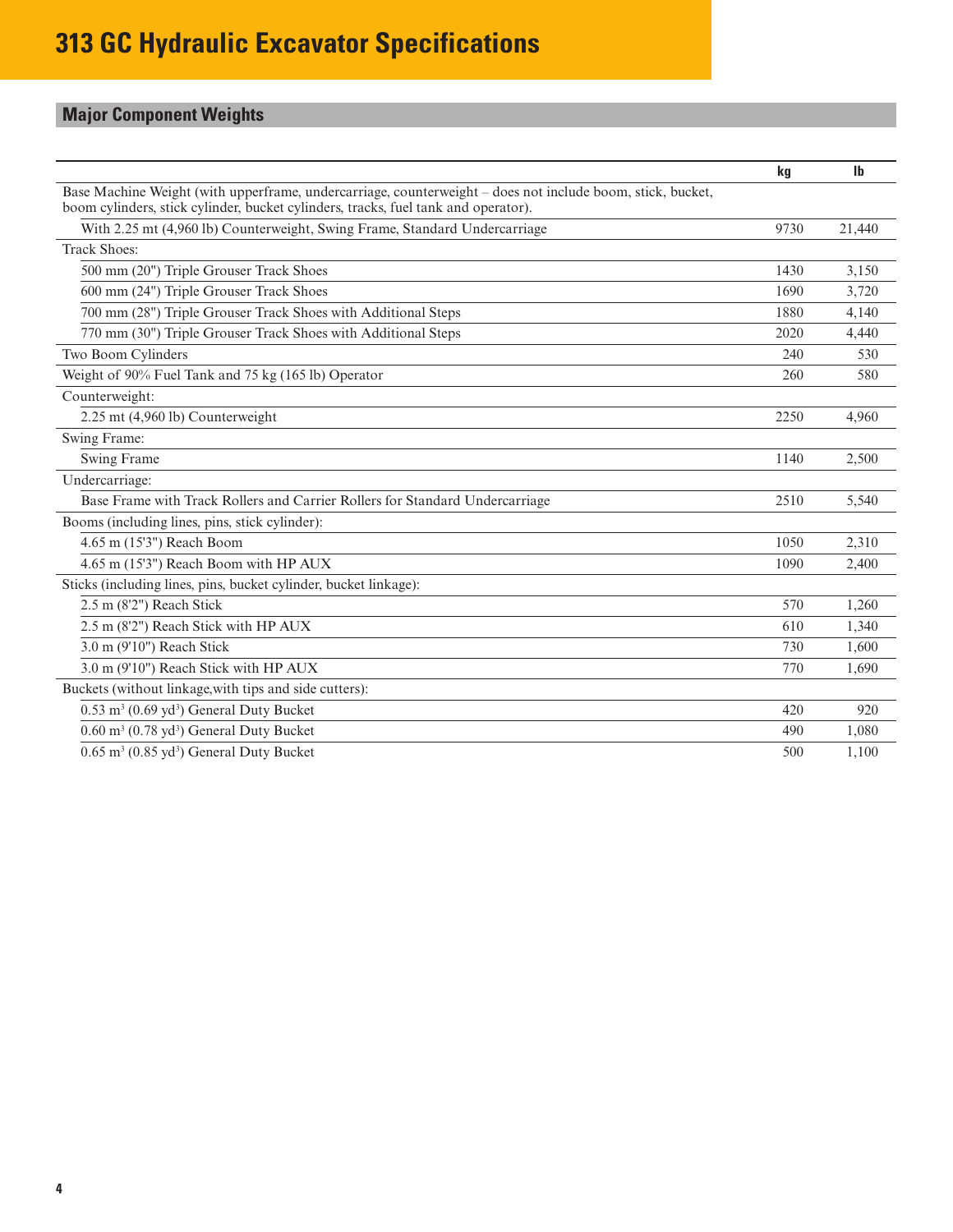#### <span id="page-4-0"></span>**Dimensions**

All dimensions are approximate and may vary depending on bucket selection.



| <b>Boom Option</b>                                           |                    | <b>Reach Boom</b><br>$4.65$ m $(15'3'')$ |                        |                     |  |  |
|--------------------------------------------------------------|--------------------|------------------------------------------|------------------------|---------------------|--|--|
| <b>Stick Options</b>                                         |                    | <b>Reach Stick</b>                       |                        |                     |  |  |
|                                                              | R2.5 m (8'2")      |                                          | R3.0 m (9'10")         |                     |  |  |
| 1 Machine Height:                                            |                    |                                          |                        |                     |  |  |
| Cab Height                                                   | 2777 mm            | 9'1''                                    | 2777 mm                | 9'1''               |  |  |
| Handrails Height                                             | 2818 mm            | 9'3''                                    | 2818 mm                | 9'3''               |  |  |
| With Boom/Stick/Bucket Installed (with stick cylinder lines) | 2814 mm            | 9'3''                                    | 3126 mm                | 10'3''              |  |  |
| With Boom/Stick Installed (with stick cylinder lines)        | 2698 mm            | 8'10"                                    | 2950 mm                | 9'8''               |  |  |
| With Boom Installed (with stick cylinder lines)              | 2168 mm            | 7'1''                                    | 2168 mm                | 7'1''               |  |  |
| 2 Machine Length:                                            |                    |                                          |                        |                     |  |  |
| With Boom/Stick/Bucket Installed (with stick cylinder lines) | 7627 mm            | 25'0''                                   | 7633 mm                | 25'1''              |  |  |
| With Boom/Stick Installed (with stick cylinder lines)        | 7627 mm            | 25'0"                                    | 7689 mm                | 25'3''              |  |  |
| With Boom Installed (with stick cylinder lines)              | 6767 mm            | 22'2"                                    | 6767 mm                | 22'2"               |  |  |
| 3 Upperframe Width                                           | 2490 mm            | 8'2''                                    | 2490 mm                | 8'2''               |  |  |
| 4 Tail Swing Radius $-2.25$ mt (4,960 lb) Counterweight      | 2158 mm            | 7'1''                                    | 2158 mm                | 7'1''               |  |  |
| <b>5</b> Counterweight Clearance                             | 894 mm             | 2'11"                                    | 894 mm                 | 2'11"               |  |  |
| <b>6</b> Ground Clearance                                    | 424 mm             | 1'5''                                    | 424 mm                 | 1'5''               |  |  |
| 7 Track Length – Length to Center of Rollers                 | 2780 mm            | 9'1''                                    | 2780 mm                | 9'1''               |  |  |
| 8 Overall Track Length                                       | 3493 mm            | 11'6''                                   | 3493 mm                | 11'6"               |  |  |
| 9 Track Gauge                                                | 1990 mm            | 6'6''                                    | 1990 mm                | 6'6''               |  |  |
| 10 Undercarriage Width (with steps/without steps):           |                    |                                          |                        |                     |  |  |
| 500 mm (20") Shoes                                           | 2490 mm            | 8'2''                                    | 2490 mm                | 8'2''               |  |  |
| 600 mm (24") Shoes                                           | 2590 mm            | 8'6''                                    | 2590 mm                | 8'6''               |  |  |
| 700 mm (28") Shoes                                           | 2690 mm            | 8'10"                                    | 2690 mm                | 8'10"               |  |  |
| 770 mm (30") Shoes                                           | 2760 mm            | 9'1''                                    | 2760 mm                | 9'1''               |  |  |
| <b>Bucket Type</b>                                           | GD                 |                                          | GD                     |                     |  |  |
| <b>Bucket Capacity</b>                                       | $0.53 \text{ m}^3$ | $0.69 \text{ yd}^3$                      | $0.53 \; \mathrm{m}^3$ | $0.69 \text{ yd}^3$ |  |  |
| <b>Bucket Tip Radius</b>                                     | 900 mm             | 2'11"                                    | $900 \text{ mm}$       | 2'11"               |  |  |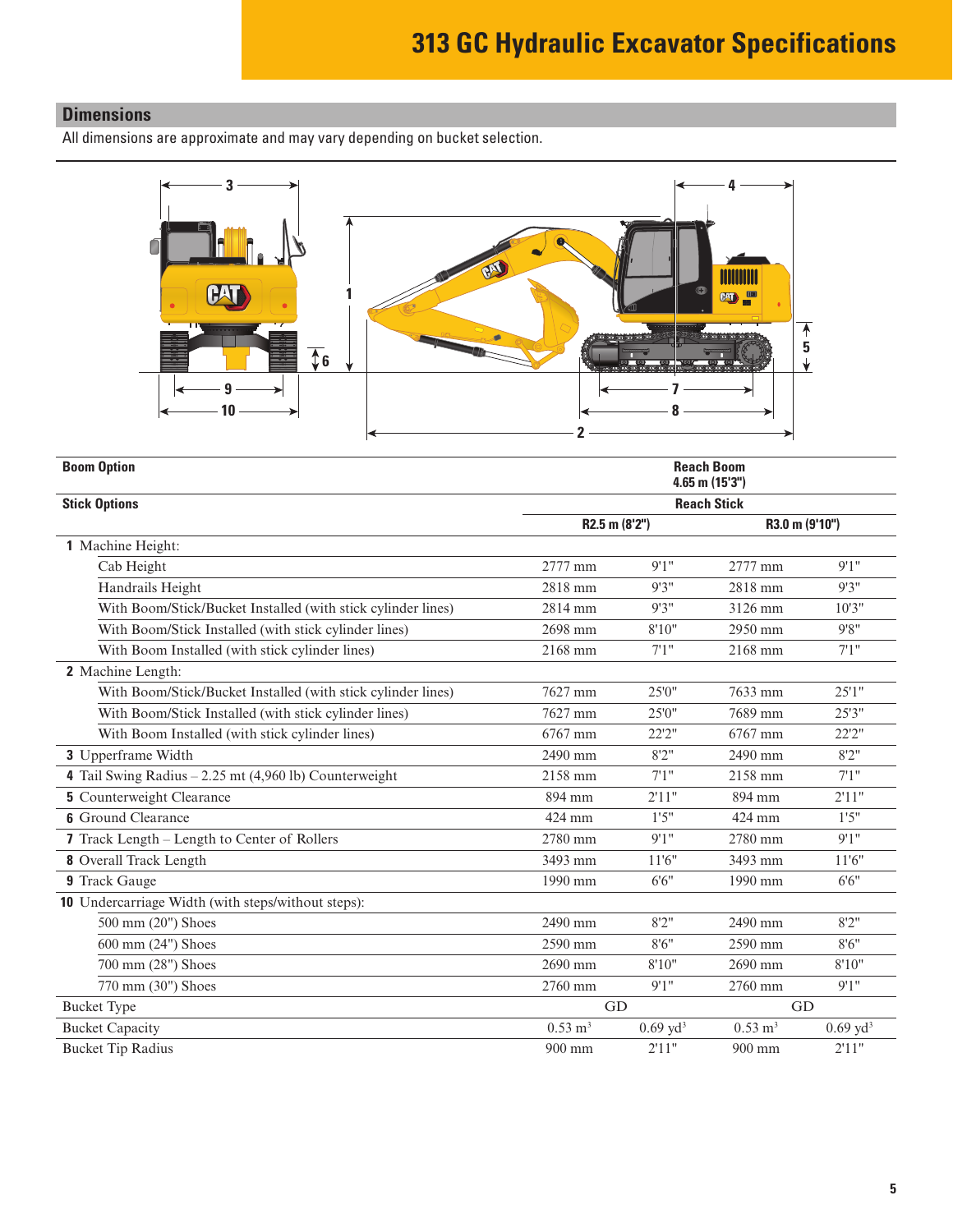#### <span id="page-5-0"></span>**Working Ranges and Forces**

All dimensions are approximate and may vary depending on bucket selection.



| <b>Boom Option</b>                                  |                    |                     | <b>Reach Boom</b><br>$4.65$ m $(15'3'')$ |                     |
|-----------------------------------------------------|--------------------|---------------------|------------------------------------------|---------------------|
| <b>Stick Options</b>                                |                    |                     | <b>Reach Stick</b>                       |                     |
|                                                     |                    | $R2.5$ m $(8'2'')$  |                                          | R3.0 m (9'10")      |
| 1 Maximum Digging Depth                             | 5570 mm            | 18'3"               | $6070$ mm                                | 19'11"              |
| <b>2</b> Maximum Reach at Ground Line               | $8210$ mm          | 26'11"              | 8660 mm                                  | 28'5"               |
| <b>3</b> Maximum Cutting Height                     | 8530 mm            | 28'0"               | 8750 mm                                  | 28'8"               |
| 4 Maximum Loading Height                            | $6070$ mm          | 19'11"              | 6300 mm                                  | 20'8"               |
| <b>5</b> Minimum Loading Height                     | 1980 mm            | 6'6''               | 1500 mm                                  | 4'11"               |
| 6 Maximum Depth Cut for 2440 mm (8'0") Level Bottom | 5370 mm            | 17'7''              | 5890 mm                                  | 19'4"               |
| <b>7</b> Maximum Vertical Wall Digging Depth        | 5040 mm            | 16'6"               | 5530 mm                                  | 18'2"               |
| Minimum Working Equipment Radius                    | 2440 mm            | 8'0''               | 2550 mm                                  | 8'4''               |
| Bucket Digging Force (ISO)                          | 95.7 kN            | $21,510$ lbf        | 95.9 kN                                  | 21,560 lbf          |
| Stick Digging Force (ISO)                           | 68.2 kN            | 15,330 lbf          | $61$ kN                                  | 13,710 lbf          |
| <b>Bucket Type</b>                                  |                    | GD                  |                                          | GD                  |
| <b>Bucket Capacity</b>                              | $0.53 \text{ m}^3$ | $0.69 \text{ yd}^3$ | $0.53 \text{ m}^3$                       | $0.69 \text{ yd}^3$ |
| <b>Bucket Tip Radius</b>                            | $900 \text{ mm}$   | 2'11"               | $900 \text{ mm}$                         | 2'11"               |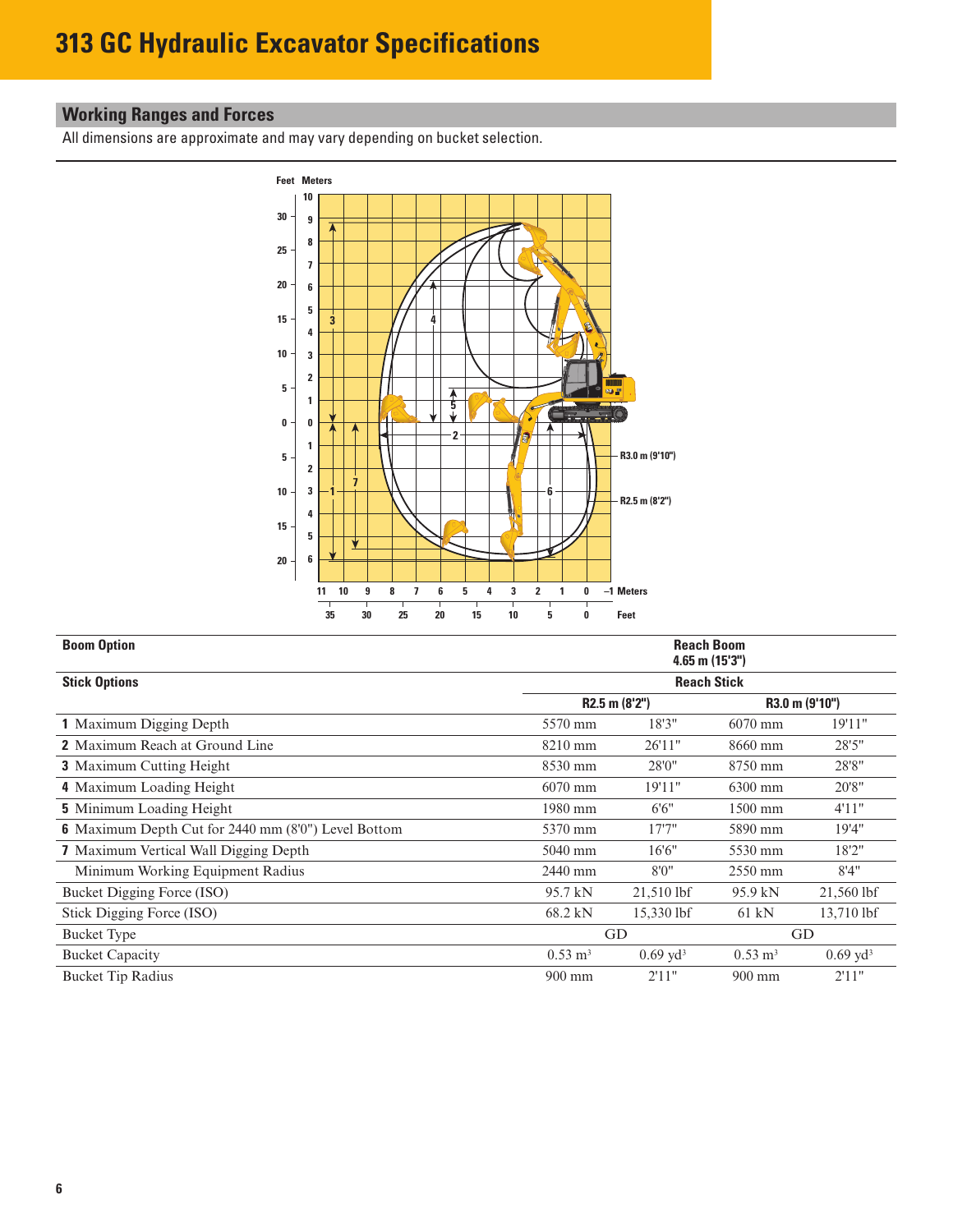#### <span id="page-6-0"></span>**Reach Boom Lift Capacities – Counterweight: 2.25 mt (4,960 lb) – without Bucket**

|                          |                                 | 2.5 m (8'2") $-$<br>R2.5 (w/HP) |                  | 4.65 m (15'3")     |                    | ⇥<br>Ē<br>目<br>1990 mm (6'6") | 500 mm (20") Triple Grouser Shoes |               |               |                     | 2780 mm (9'1")<br>3493 mm (11'6") |               |
|--------------------------|---------------------------------|---------------------------------|------------------|--------------------|--------------------|-------------------------------|-----------------------------------|---------------|---------------|---------------------|-----------------------------------|---------------|
|                          | 1500 mm/5'0"<br>3000 mm/10'0"   |                                 |                  |                    |                    | 4500 mm/15'0"                 |                                   | 6000 mm/20'0" |               |                     |                                   |               |
|                          |                                 | 判                               | F                | Œ<br>判             |                    | ⊥ր<br>4                       | Þ                                 | ₽             | ¢P            | $\mathbb{F}^4$      | F                                 | mm<br>ft/in   |
| 6000 mm<br>20'0"         | kg<br>$\mathsf{I}^{\mathsf{b}}$ |                                 |                  |                    |                    | *3500<br>$*7,750$             | *3500<br>7,600                    |               |               | $*2400$<br>$*5,250$ | *2400<br>$*5,250$                 | 5380<br>17'4" |
| 4500 mm<br>15'0"         | kg<br>lb                        |                                 |                  |                    |                    | *3700<br>$*8,100$             | 3500<br>7,500                     | 3000<br>6,450 | 2200<br>4,650 | $*2200$<br>*4,800   | 1950<br>4,350                     | 6370<br>20'9" |
| 3000 mm<br>10'0"         | kg<br><b>Ib</b>                 |                                 |                  | $*6100$<br>*13,050 | $*6100$<br>*13,050 | *4550<br>*9,800               | 3300<br>7,100                     | 2950<br>6,300 | 2100<br>4,550 | $*2150$<br>$*4,750$ | 1700<br>3,700                     | 6900<br>22'7" |
| 1500 mm<br>5'0"          | kg<br>$\mathsf{I}^{\mathsf{b}}$ |                                 |                  | 8550<br>18,250     | 5450<br>11,800     | 4400<br>9,400                 | 3050<br>6,550                     | 2850<br>6,100 | 2000<br>4,300 | 2200<br>4,850       | 1550<br>3,450                     | 7080<br>23'2" |
| 0 <sub>mm</sub><br>0'0'' | kg<br>Ib                        |                                 |                  | *7250<br>*16,800   | 5150<br>11,050     | 4200<br>8,950                 | 2850<br>6,150                     | 2750<br>5,900 | 1950<br>4,150 | 2250<br>4,900       | 1600<br>3,450                     | 6930<br>22'8" |
| $-1500$ mm<br>$-5'0''$   | kg<br>$\mathbf{I}$              | $*5150$<br>*11,500              | *5150<br>*11,500 | 8100<br>17,250     | 5100<br>10,950     | 4100<br>8,800                 | 2800<br>6,000                     | 2700<br>5,800 | 1900<br>4,050 | 2500<br>5,450       | 1750<br>3,800                     | 6430<br>21'0" |
| $-3000$ mm<br>$-10'0"$   | kg<br>Ib                        | *9250<br>*20,800                | *9250<br>*20,800 | 8200<br>17,500     | 5200<br>11,150     | 4150<br>8,900                 | 2850<br>6,100                     |               |               | 3150<br>6,950       | 2200<br>4,850                     | 5480<br>17'9" |

#### **Reach Boom Lift Capacities – Counterweight: 2.25 mt (4,960 lb) – without Bucket**

|                                                                                                                                                                   | R2.5 (w/HP)                     | $2.5$ m $(8'2'')$  |                           | 4.65 m (15'3")     |                    | ⇥<br>₿<br>E<br>1990 mm (6'6") | 600 mm (24") Triple Grouser Shoes |               |               |                   | 2780 mm (9'1")<br>3493 mm (11'6") |                |
|-------------------------------------------------------------------------------------------------------------------------------------------------------------------|---------------------------------|--------------------|---------------------------|--------------------|--------------------|-------------------------------|-----------------------------------|---------------|---------------|-------------------|-----------------------------------|----------------|
|                                                                                                                                                                   |                                 | 1500 mm/5'0"       |                           | 3000 mm/10'0"      |                    | 4500 mm/15'0"                 |                                   | 6000 mm/20'0" |               |                   |                                   |                |
|                                                                                                                                                                   | 枘<br>Þ<br>軜<br>Œ                |                    | $\mathbb{F}^{\mathbb{N}}$ | ď                  | 判                  | Þ                             | 軥                                 | 手             | mm<br>ft/in   |                   |                                   |                |
| 6000 mm<br>20'0"                                                                                                                                                  | kg<br>$\mathbf{I}$              |                    |                           |                    |                    | *3500<br>$*7,750$             | *3500<br>7,750                    |               |               | *2400<br>$*5,250$ | *2400<br>$*5,250$                 | 5380<br>17'4"  |
| 4500 mm<br>15'0"                                                                                                                                                  | kg<br>Ib                        |                    |                           |                    |                    | *3700<br>$*8,100$             | 3550<br>7,650                     | 3100<br>6,550 | 2250<br>4,750 | *2200<br>*4,800   | 2000<br>4,400                     | 6370<br>20'9"  |
| 3000 mm<br>10'0"                                                                                                                                                  | kg<br>Ib                        |                    |                           | $*6100$<br>*13,050 | $*6100$<br>*13,050 | *4550<br>*9,800               | 3350<br>7,200                     | 3000<br>6,450 | 2150<br>4,600 | *2150<br>$*4,750$ | 1700<br>3,750                     | 6900<br>22'7"  |
| 1500 mm<br>5'0"                                                                                                                                                   | kg<br>$\mathsf{I}^{\mathsf{b}}$ |                    |                           | 8700<br>18,650     | 5600<br>12,000     | 4450<br>9,600                 | 3100<br>6,700                     | 2900<br>6,200 | 2050<br>4,400 | 2250<br>4,950     | 1600<br>3,500                     | 7080<br>23'2"  |
| 0 <sub>mm</sub><br>0'0''                                                                                                                                          | kg<br>$\mathbf{I}$              |                    |                           | *7250<br>*16,800   | 5250<br>11,250     | 4250<br>9,150                 | 2950<br>6,300                     | 2800<br>6,000 | 1950<br>4,250 | 2300<br>5,000     | 1600<br>3,550                     | 6930<br>22'8"  |
| $-1500$ mm<br>$-5'0''$                                                                                                                                            | kg<br>$\mathbf{I}$              | $*5150$<br>*11,500 | *5150<br>*11,500          | 8250<br>17,600     | 5200<br>11,150     | 4200<br>9,000                 | 2850<br>6,150                     | 2750<br>5,950 | 1950<br>4,150 | 2550<br>5,550     | 1800<br>3,900                     | 6430<br>21'0"  |
| $*9250$<br>$*9250$<br>2900<br>$-3000$ mm<br>kg<br>8350<br>5300<br>4200<br>$-10'0''$<br>$\mathbf{I}$<br>$*20,800$<br>6,200<br>*20,800<br>17,900<br>11,400<br>9,050 |                                 |                    |                           |                    |                    |                               |                                   |               |               |                   | 2250<br>4,950                     | 5480<br>17'9'' |
| $\star$<br>ISO 10567                                                                                                                                              |                                 |                    |                           |                    |                    |                               |                                   |               |               |                   |                                   |                |

\* Indicates that the load is limited by hydraulic lifting capacity rather than tipping load. The above loads are in compliance with hydraulic excavator lift capacity standard ISO 10567:2007. They do not exceed 87% of hydraulic lifting capacity or 75% of tipping load. Weight of all lifting accessories must be deducted from the above lifting capacities. Lifting capacities are based on the machine standing on a firm, uniform supporting surface. The use of a work tool attachment point to handle/lift objects, could affect the machine lift performance.

Lift capacity stays with ±5% for all available track shoes.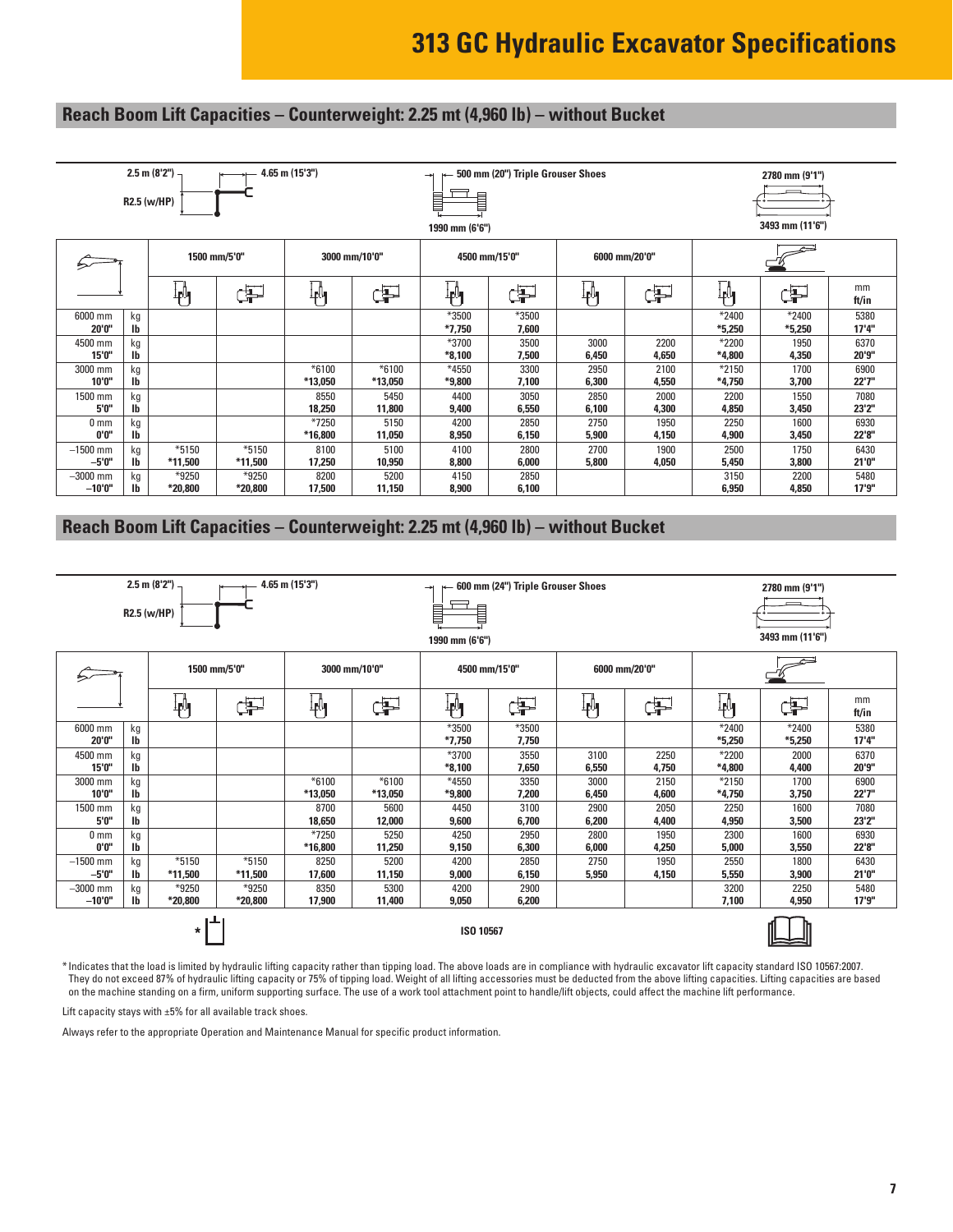#### **Reach Boom Lift Capacities – Counterweight: 2.25 mt (4,960 lb) – without Bucket**

|                          |                                 | 2.5 m (8'2") $\neg$<br>R2.5 (w/HP) |                    | 4.65 m (15'3")      |                    | $\rightarrow$<br>▤<br>▤<br>1990 mm (6'6") | 700 mm (28") Triple Grouser Shoes |               |               |                     | 2780 mm (9'1")<br>3493 mm (11'6") |               |
|--------------------------|---------------------------------|------------------------------------|--------------------|---------------------|--------------------|-------------------------------------------|-----------------------------------|---------------|---------------|---------------------|-----------------------------------|---------------|
|                          |                                 | 1500 mm/5'0"                       |                    | 3000 mm/10'0"       |                    | 4500 mm/15'0"                             |                                   | 6000 mm/20'0" |               |                     |                                   |               |
|                          |                                 | 判                                  | Þ                  | $\mathbb{F}_1$<br>F |                    | 砜                                         | Œ                                 | ال<br>ال      | Œ             | ╟╢                  | Œ                                 | mm<br>ft/in   |
| 6000 mm<br>20'0"         | kg<br>$\mathsf{I}^{\mathsf{b}}$ |                                    |                    |                     |                    | *3500<br>$*7,750$                         | *3500<br>$*7,750$                 |               |               | $*2400$<br>$*5,250$ | $*2400$<br>$*5,250$               | 5380<br>17'4" |
| 4500 mm<br>15'0"         | kg<br>$\mathsf{I}^{\mathsf{b}}$ |                                    |                    |                     |                    | *3700<br>$*8,100$                         | 3600<br>7,750                     | 3100<br>6,650 | 2250<br>4,800 | $*2200$<br>*4,800   | 2050<br>4,500                     | 6370<br>20'9" |
| 3000 mm<br>10'0"         | kg<br>$\mathsf{I}^{\mathsf{b}}$ |                                    |                    | $*6100$<br>*13,050  | $*6100$<br>*13,050 | *4550<br>*9,800                           | 3400<br>7,300                     | 3050<br>6,550 | 2200<br>4,700 | $*2150$<br>$*4,750$ | 1750<br>3,800                     | 6900<br>22'7" |
| 1500 mm<br>5'0"          | kg<br>$\mathsf{I}^{\mathsf{b}}$ |                                    |                    | *8800<br>*18,900    | 5650<br>12,200     | 4550<br>9,750                             | 3150<br>6,800                     | 2950<br>6,300 | 2100<br>4,500 | $*2250$<br>*4,950   | 1650<br>3,550                     | 7080<br>23'2" |
| 0 <sub>mm</sub><br>0'0'' | kg<br>$\mathbf{I}$              |                                    |                    | *7250<br>*16,800    | 5350<br>11,450     | 4350<br>9,300                             | 2950<br>6,400                     | 2850<br>6,100 | 2000<br>4,300 | 2350<br>5,100       | 1650<br>3,600                     | 6930<br>22'8" |
| $-1500$ mm<br>-5'0"      | kg<br>Ib                        | *5150<br>*11,500                   | $*5150$<br>*11,500 | 8400<br>17,900      | 5300<br>11,350     | 4250<br>9,100                             | 2900<br>6,250                     | 2800<br>6,050 | 1950<br>4,250 | 2550<br>5,650       | 1800<br>3,950                     | 6430<br>21'0" |
| $-3000$ mm<br>$-10'0''$  | kg<br>$\mathbf{I}$              | *9250<br>*20,800                   | *9250<br>*20,800   | $*8400$<br>*18,150  | 5400<br>11,550     | 4300<br>9,200                             | 2950<br>6,300                     |               |               | 3250<br>7,250       | 2300<br>5,050                     | 5480<br>17'9" |

#### **Reach Boom Lift Capacities – Counterweight: 2.25 mt (4,960 lb) – without Bucket**

|                                                                                                                                                                    | R2.5 (w/HP)                     | $2.5$ m (8'2") $-$ |                  | 4.65 m (15'3")     |                    | ⇥<br>₿<br>l                     | 770 mm (30") Triple Grouser Shoes |               |               |                     | 2780 mm (9'1")<br>3493 mm (11'6") |                |
|--------------------------------------------------------------------------------------------------------------------------------------------------------------------|---------------------------------|--------------------|------------------|--------------------|--------------------|---------------------------------|-----------------------------------|---------------|---------------|---------------------|-----------------------------------|----------------|
|                                                                                                                                                                    |                                 | 1500 mm/5'0"       |                  | 3000 mm/10'0"      |                    | 1990 mm (6'6")<br>4500 mm/15'0" |                                   | 6000 mm/20'0" |               |                     |                                   |                |
|                                                                                                                                                                    |                                 | 艸                  | Œ                | ĮĄ<br>Œ            |                    | կ≬<br>+                         | 中                                 | 判             | Œ             | $\mathbb{F}_1$      | 乍                                 | mm<br>ft/in    |
| 6000 mm<br>20'0"                                                                                                                                                   | kg<br>$\mathsf{I}^{\mathsf{b}}$ |                    |                  |                    |                    | *3500<br>$*7,750$               | *3500<br>$*7,750$                 |               |               | $*2400$<br>$*5,250$ | $*2400$<br>$*5,250$               | 5380<br>17'4"  |
| 4500 mm<br>15'0"                                                                                                                                                   | kg<br>Ib                        |                    |                  |                    |                    | *3700<br>$*8,100$               | 3600<br>7,750                     | 3100<br>6,650 | 2250<br>4,800 | *2200<br>$*4,800$   | 2050<br>4,500                     | 6370<br>20'9"  |
| 3000 mm<br>10'0"                                                                                                                                                   | kg<br>$\mathsf{I}^{\mathsf{b}}$ |                    |                  | $*6100$<br>*13,050 | $*6100$<br>*13,050 | *4550<br>*9,800                 | 3400<br>7,300                     | 3050<br>6,550 | 2200<br>4,700 | $*2150$<br>$*4,750$ | 1750<br>3,800                     | 6900<br>22'7"  |
| 1500 mm<br>5'0"                                                                                                                                                    | kg<br>Ib                        |                    |                  | *8800<br>*18,900   | 5650<br>12,200     | 4550<br>9,750                   | 3150<br>6,800                     | 2950<br>6,300 | 2100<br>4,500 | $*2250$<br>*4,950   | 1650<br>3,550                     | 7080<br>23'2"  |
| 0 <sub>mm</sub><br>0'0''                                                                                                                                           | kg<br>$\mathsf{I}^{\mathsf{b}}$ |                    |                  | *7250<br>*16,800   | 5350<br>11,450     | 4350<br>9,300                   | 3000<br>6,400                     | 2850<br>6.100 | 2000<br>4,300 | 2350<br>5,100       | 1650<br>3,600                     | 6930<br>22'8"  |
| $-1500$ mm<br>$-5'0''$                                                                                                                                             | kg<br>Ib                        | $*5150$<br>*11,500 | *5150<br>*11,500 | 8400<br>17,900     | 5300<br>11,350     | 4250<br>9,100                   | 2900<br>6,250                     | 2800<br>6,050 | 1950<br>4,250 | 2550<br>5,650       | 1800<br>3,950                     | 6430<br>21'0"  |
| $*9250$<br>$*9250$<br>$*8400$<br>$-3000$ mm<br>5400<br>4300<br>2950<br>kg<br>$-10'0''$<br><b>Ib</b><br>*20,800<br>$*20,800$<br>*18,150<br>11,550<br>9,200<br>6,300 |                                 |                    |                  |                    |                    |                                 |                                   |               |               | 3250<br>7,250       | 2300<br>5,050                     | 5480<br>17'9'' |
| $\star$<br>ISO 10567                                                                                                                                               |                                 |                    |                  |                    |                    |                                 |                                   |               |               |                     |                                   |                |

\* Indicates that the load is limited by hydraulic lifting capacity rather than tipping load. The above loads are in compliance with hydraulic excavator lift capacity standard ISO 10567:2007. They do not exceed 87% of hydraulic lifting capacity or 75% of tipping load. Weight of all lifting accessories must be deducted from the above lifting capacities. Lifting capacities are based on the machine standing on a firm, uniform supporting surface. The use of a work tool attachment point to handle/lift objects, could affect the machine lift performance.

Lift capacity stays with ±5% for all available track shoes.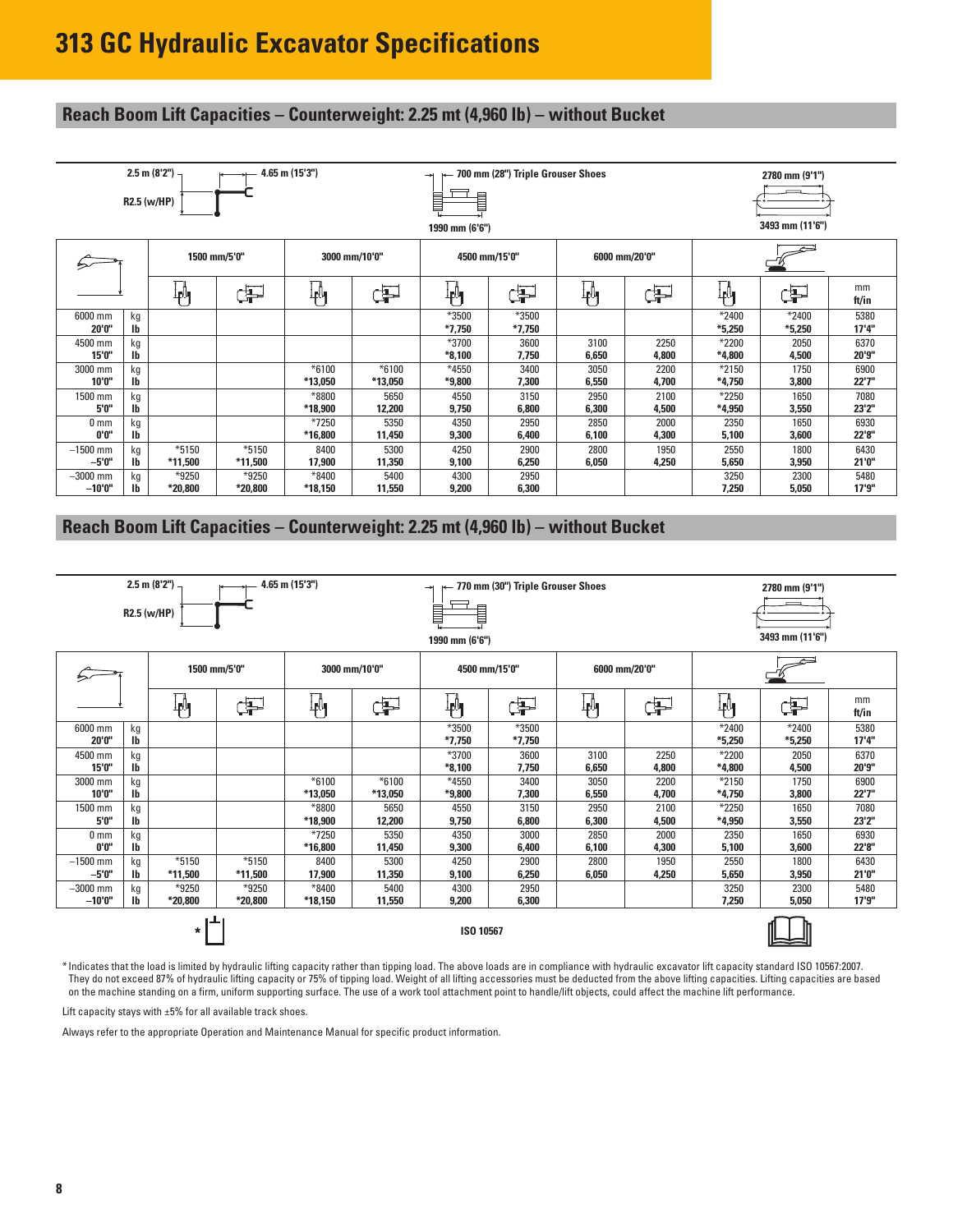#### **Reach Boom Lift Capacities – Counterweight: 2.25 mt (4,960 lb) – without Bucket**

|                          | $3.0$ m (9'10") -<br>4.65 m (15'3")<br>R3.0 (w/HP) |                  |                    |                  |                | $\rightarrow$     | ▤              | 500 mm (20") Triple Grouser Shoes |               |               |      |                     | 2780 mm (9'1")    |               |
|--------------------------|----------------------------------------------------|------------------|--------------------|------------------|----------------|-------------------|----------------|-----------------------------------|---------------|---------------|------|---------------------|-------------------|---------------|
|                          |                                                    |                  |                    |                  |                |                   | 1990 mm (6'6") |                                   |               |               |      |                     | 3493 mm (11'6")   |               |
|                          |                                                    | 1500 mm/5'0"     |                    | 3000 mm/10'0"    |                | 4500 mm/15'0"     |                | 6000 mm/20'0"                     |               | 7500 mm/25'0" |      |                     |                   |               |
|                          |                                                    | 砜                | F                  | կ≬<br>Ք¶         | Þ              | ╟╜                | 中              | ╬                                 | Œ             | ╬╢            | Œ    | 吶                   | Ë                 | mm<br>ft/in   |
| 7500 mm<br>25'0"         | kg<br>$\mathsf{I}\mathsf{b}$                       |                  |                    |                  |                |                   |                |                                   |               |               |      | $*2450$             | $*2450$           | 4370          |
| 6000 mm<br>20'0"         | kg<br>$\mathsf{I}^{\mathsf{b}}$                    |                  |                    |                  |                |                   |                |                                   |               |               |      | $*2050$<br>$*4.500$ | *2050<br>$*4.500$ | 5950<br>19'3" |
| 4500 mm<br>15'0"         | kg<br>$\mathbf{I}$                                 |                  |                    |                  |                |                   |                | 3000<br>6,450                     | 2200<br>4,650 |               |      | $*1900$<br>$*4.200$ | 1700<br>3,750     | 6860<br>22'4" |
| 3000 mm<br>10'0"         | kg<br>$\mathbf{I}$                                 |                  |                    |                  |                | *4000<br>$*8.650$ | 3300<br>7,100  | 2950<br>6.250                     | 2100<br>4,450 |               |      | $*1900$<br>$*4.150$ | 1450<br>3,200     | 7360<br>24'1" |
| 1500 mm<br>5'0"          | kg<br>$\mathbf{I}$                                 |                  |                    | *7800<br>*16,800 | 5550<br>11,950 | 4350<br>9,350     | 3050<br>6,500  | 2800<br>6,000                     | 1950<br>4,200 | 1950          | 1350 | 1950<br>4,300       | 1350<br>3,000     | 7520<br>24'7" |
| 0 <sub>mm</sub><br>0'0'' | kg<br>$\mathbf{I}$                                 |                  |                    | 8050<br>17,150   | 5050<br>10,800 | 4100<br>8,800     | 2800<br>6,000  | 2700<br>5,750                     | 1850<br>3,950 |               |      | 1950<br>4,300       | 1350<br>3,000     | 7380<br>24'2" |
| $-1500$ mm<br>$-5'0''$   | kg<br>$\mathbf{I}$                                 | *4700<br>*10,550 | $*4700$<br>*10,550 | 7850<br>16,800   | 4900<br>10,500 | 4000<br>8,550     | 2700<br>5,750  | 2600<br>5,600                     | 1800<br>3,850 |               |      | 2150<br>4,700       | 1500<br>3,250     | 6910<br>22'7" |
| $-3000$ mm<br>$-10'0''$  | kg<br>$\mathbf{I}$                                 | *7900<br>*17,700 | *7900<br>*17,700   | 7950<br>16,950   | 4950<br>10,650 | 4000<br>8,550     | 2700<br>5,750  | 2650                              | 1850          |               |      | 2600<br>5,800       | 1800<br>4,000     | 6040<br>19'8" |
| $-4500$ mm<br>$-15'0''$  | kg<br>lb                                           |                  |                    | *6650<br>*14,050 | 5200<br>11,200 | $*4150$           | 2850           |                                   |               |               |      | $*4100$<br>$*9,000$ | 2850<br>6,400     | 4530<br>14'6" |

#### **Reach Boom Lift Capacities – Counterweight: 2.25 mt (4,960 lb) – without Bucket**

|                         | R3.0 (w/HP)                     | $3.0 \text{ m}$ (9'10") |                    | 4.65 m (15'3")   |                                   | $\rightarrow$     | Ē<br>1990 mm (6'6") | 600 mm (24") Triple Grouser Shoes |               |               |      |                     | 2780 mm (9'1")<br>3493 mm (11'6") |               |
|-------------------------|---------------------------------|-------------------------|--------------------|------------------|-----------------------------------|-------------------|---------------------|-----------------------------------|---------------|---------------|------|---------------------|-----------------------------------|---------------|
|                         |                                 | 1500 mm/5'0"            |                    | 3000 mm/10'0"    |                                   | 4500 mm/15'0"     |                     | 6000 mm/20'0"                     |               | 7500 mm/25'0" |      |                     |                                   |               |
|                         |                                 | 動                       | ¢P                 | 抖                | ďP                                | 吶                 | æ                   | ₩                                 | ¢P            | 動             | Œ    | $\mathbb{F}_1$      | ¢P                                | mm<br>ft/in   |
| 7500 mm<br>25'0"        | kg<br>lb                        |                         |                    |                  |                                   |                   |                     |                                   |               |               |      | $*2450$             | *2450                             | 4370          |
| 6000 mm<br>20'0"        | kg<br>$\mathsf{I}^{\mathsf{b}}$ |                         |                    |                  |                                   |                   |                     |                                   |               |               |      | $*2050$<br>$*4.500$ | $*2050$<br>$*4,500$               | 5950<br>19'3" |
| 4500 mm<br>15'0"        | kg<br>$\mathbf{I}$              |                         |                    |                  |                                   |                   |                     | 3100<br>6,600                     | 2200<br>4,750 |               |      | *1900<br>$*4.200$   | 1750<br>3,850                     | 6860<br>22'4" |
| 3000 mm<br>10'0"        | kg<br>Ib                        |                         |                    |                  |                                   | *4000<br>$*8,650$ | 3400<br>7,250       | 3000<br>6,400                     | 2150<br>4,550 |               |      | $*1900$<br>$*4,150$ | 1500<br>3,300                     | 7360<br>24'1" |
| 1500 mm<br>5'0"         | kg<br>$\mathbf{I}$              |                         |                    | *7800<br>*16,800 | 5650<br>12,150                    | 4450<br>9,550     | 3100<br>6,650       | 2850<br>6.100                     | 2000<br>4,300 | 2000          | 1400 | *2000<br>$*4,350$   | 1400<br>3,050                     | 7520<br>24'7" |
| 0 <sub>mm</sub><br>0'0" | kg<br>$\mathbf{I}$              |                         |                    | 8200<br>17,550   | 5150<br>11,050                    | 4200<br>9,000     | 2850<br>6,100       | 2750<br>5,850                     | 1900<br>4,050 |               |      | 2000<br>4,400       | 1400<br>3,050                     | 7380<br>24'2" |
| $-1500$ mm<br>$-5'0''$  | kg<br>$\mathbf{I}$              | *4700<br>*10,550        | *4700<br>*10.550   | 8050<br>17,150   | 5000<br>10,750                    | 4050<br>8,700     | 2750<br>5,900       | 2650<br>5,750                     | 1850<br>3,950 |               |      | 2200<br>4,850       | 1500<br>3,350                     | 6910<br>22'7" |
| $-3000$ mm<br>$-10'0''$ | kg<br>$\mathbf{I}$              | $*7900$<br>*17,700      | $*7900$<br>*17,700 | 8100<br>17,300   | 5050<br>10,850                    | 4050<br>8,750     | 2750<br>5,900       | 2700                              | 1850          |               |      | 2700<br>5,950       | 1850<br>4,100                     | 6040<br>19'8" |
| $-4500$ mm<br>$-15'0''$ | kg<br>lb                        |                         |                    | *6650<br>*14,050 | $*4150$<br>2900<br>5300<br>11,400 |                   |                     |                                   |               |               |      |                     | 2900<br>6,550                     | 4530<br>14'6" |
| ISO 10567<br>$\star$    |                                 |                         |                    |                  |                                   |                   |                     |                                   |               |               |      |                     |                                   |               |

\* Indicates that the load is limited by hydraulic lifting capacity rather than tipping load. The above loads are in compliance with hydraulic excavator lift capacity standard ISO 10567:2007. They do not exceed 87% of hydraulic lifting capacity or 75% of tipping load. Weight of all lifting accessories must be deducted from the above lifting capacities. Lifting capacities are based on the machine standing on a firm, uniform supporting surface. The use of a work tool attachment point to handle/lift objects, could affect the machine lift performance.

Lift capacity stays with  $\pm 5\%$  for all available track shoes.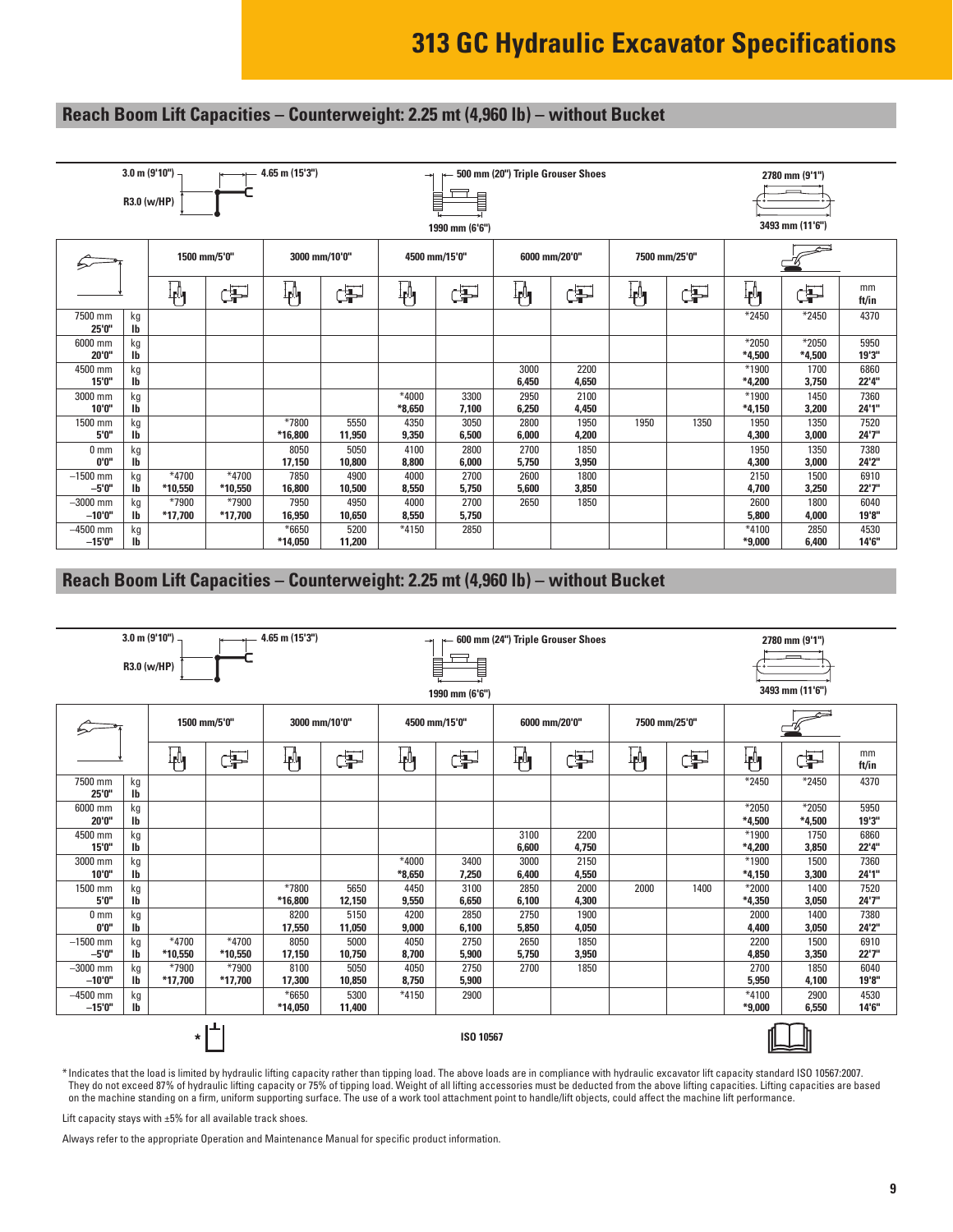#### **Reach Boom Lift Capacities – Counterweight: 2.25 mt (4,960 lb) – without Bucket**

|                          |                                 | $3.0$ m (9'10") $-$<br>R3.0 (w/HP) |                    | 4.65 m (15'3")     |                | ⇥                   | ▤<br>1990 mm (6'6") | 700 mm (28") Triple Grouser Shoes |               |               |      |                     | 2780 mm (9'1")<br>3493 mm (11'6") |               |
|--------------------------|---------------------------------|------------------------------------|--------------------|--------------------|----------------|---------------------|---------------------|-----------------------------------|---------------|---------------|------|---------------------|-----------------------------------|---------------|
| ঌ                        |                                 | 1500 mm/5'0"                       |                    | 3000 mm/10'0"      |                | 4500 mm/15'0"       |                     |                                   | 6000 mm/20'0" | 7500 mm/25'0" |      |                     |                                   |               |
|                          |                                 | 判                                  | ¢P                 | ₩                  | Þ              | ╬┪                  | Þ                   | ₩                                 | Þ             | ╬╢            | Œ    | կ≬<br>†Պ            | ⋥                                 | mm<br>ft/in   |
| 7500 mm<br>25'0"         | kg<br>Ib                        |                                    |                    |                    |                |                     |                     |                                   |               |               |      | $*2450$             | $*2450$                           | 4370          |
| 6000 mm<br>20'0"         | kg<br>Ib                        |                                    |                    |                    |                |                     |                     |                                   |               |               |      | *2050<br>$*4.500$   | *2050<br>$*4,500$                 | 5950<br>19'3" |
| 4500 mm<br>15'0"         | kg<br>$\mathbf{I}$              |                                    |                    |                    |                |                     |                     | 3150<br>6,700                     | 2250<br>4,800 |               |      | $*1900$<br>$*4.200$ | 1750<br>3,900                     | 6860<br>22'4" |
| 3000 mm<br>10'0"         | kg<br>lb                        |                                    |                    |                    |                | $*4000$<br>$*8,650$ | 3400<br>7,350       | 3050<br>6,500                     | 2150<br>4,650 |               |      | *1900<br>$*4,150$   | 1500<br>3,350                     | 7360<br>24'1" |
| 1500 mm<br>5'0"          | kg<br>$\mathsf{I}^{\mathsf{b}}$ |                                    |                    | *7800<br>*16,800   | 5750<br>12,350 | 4500<br>9,700       | 3150<br>6,750       | 2900<br>6,200                     | 2050<br>4,350 | 2050          | 1450 | $*2000$<br>$*4,350$ | 1400<br>3,100                     | 7520<br>24'7" |
| 0 <sub>mm</sub><br>0'0'' | kg<br>$\mathsf{I}\mathsf{b}$    |                                    |                    | $*8250$<br>17,800  | 5250<br>11,200 | 4250<br>9,150       | 2900<br>6,200       | 2800<br>5,950                     | 1950<br>4,150 |               |      | 2050<br>4,500       | 1450<br>3,100                     | 7380<br>24'2" |
| $-1500$ mm<br>$-5'0''$   | kg<br>lb                        | $*4700$<br>*10,550                 | $*4700$<br>*10,550 | 8150<br>17,450     | 5100<br>10,900 | 4150<br>8,850       | 2800<br>5,950       | 2700<br>5,800                     | 1850<br>4,000 |               |      | 2250<br>4,900       | 1550<br>3,400                     | 6910<br>22'7" |
| $-3000$ mm<br>$-10'0''$  | kg<br>Ib                        | *7900<br>*17,700                   | *7900<br>$*17,700$ | 8250<br>17,600     | 5150<br>11,050 | 4150<br>8,900       | 2800<br>6,000       | 2750                              | 1900          |               |      | 2750<br>6,050       | 1900<br>4,150                     | 6040<br>19'8" |
| $-4500$ mm<br>$-15'0''$  | kg<br><b>lb</b>                 |                                    |                    | $*6650$<br>*14,050 | 5400<br>11,600 | $*4150$             | 2950                |                                   |               |               |      | $*4100$<br>$*9,000$ | 2950<br>6,650                     | 4530<br>14'6" |

#### **Reach Boom Lift Capacities – Counterweight: 2.25 mt (4,960 lb) – without Bucket**

|                         | R3.0 (w/HP)                     | $3.0$ m $(9'10'')$ |                    | 4.65 m (15'3")    |                                   | $\rightarrow$     | ▤<br>1990 mm (6'6") | 770 mm (30") Triple Grouser Shoes |               |               |      |                     | 2780 mm (9'1")<br>3493 mm (11'6") |                |
|-------------------------|---------------------------------|--------------------|--------------------|-------------------|-----------------------------------|-------------------|---------------------|-----------------------------------|---------------|---------------|------|---------------------|-----------------------------------|----------------|
|                         |                                 |                    | 1500 mm/5'0"       | 3000 mm/10'0"     |                                   | 4500 mm/15'0"     |                     | 6000 mm/20'0"                     |               | 7500 mm/25'0" |      |                     |                                   |                |
|                         |                                 | 砜                  | F                  | ╟╢                | ¢P                                | $\mathbb{F}_1$    | 中                   | ₩                                 | Þ             | ₩             | ďP   | 吶                   | Ë                                 | mm<br>ft/in    |
| 7500 mm<br>25'0"        | kg<br>$\mathsf{I}^{\mathsf{b}}$ |                    |                    |                   |                                   |                   |                     |                                   |               |               |      | $*2450$             | $*2450$                           | 4370           |
| 6000 mm<br>20'0"        | kg<br>$\mathsf{I}^{\mathsf{b}}$ |                    |                    |                   |                                   |                   |                     |                                   |               |               |      | $*2050$<br>$*4.500$ | $*2050$<br>$*4,500$               | 5950<br>19'3"  |
| 4500 mm<br>15'0"        | kg<br>Ib                        |                    |                    |                   |                                   |                   |                     | 3150<br>6,700                     | 2250<br>4,800 |               |      | $*1900$<br>$*4.200$ | 1750<br>3,900                     | 6860<br>22'4"  |
| 3000 mm<br>10'0"        | kg<br>$\mathbf{I}$              |                    |                    |                   |                                   | *4000<br>$*8,650$ | 3400<br>7,350       | 3050<br>6,500                     | 2150<br>4,650 |               |      | $*1900$<br>$*4,150$ | 1500<br>3,350                     | 7360<br>24'1"  |
| 1500 mm<br>5'0"         | kg<br>$\mathbf{I}$              |                    |                    | *7800<br>*16,800  | 5750<br>12,350                    | 4500<br>9.700     | 3150<br>6,750       | 2900<br>6,200                     | 2050<br>4,350 | 2050          | 1450 | $*2000$<br>$*4,350$ | 1400<br>3,100                     | 7520<br>24'7'' |
| 0 <sub>mm</sub><br>0'0" | kg<br>lb                        |                    |                    | $*8250$<br>17,800 | 5250<br>11,200                    | 4250<br>9,150     | 2900<br>6,200       | 2800<br>5,950                     | 1950<br>4,150 |               |      | 2050<br>4,500       | 1450<br>3,100                     | 7380<br>24'2"  |
| $-1500$ mm<br>$-5'0''$  | kg<br>$\mathbf{I}$              | *4700<br>*10,550   | *4700<br>*10,550   | 8150<br>17,450    | 5100<br>10,900                    | 4150<br>8,850     | 2800<br>6,000       | 2700<br>5,850                     | 1850<br>4,000 |               |      | 2250<br>4,900       | 1550<br>3,400                     | 6910<br>22'7"  |
| $-3000$ mm<br>$-10'0''$ | kg<br>Ib                        | *7900<br>*17,700   | $*7900$<br>*17,700 | 8250<br>17,600    | 5150<br>11,050                    | 4150<br>8,900     | 2800<br>6,000       | 2750                              | 1900          |               |      | 2750<br>6,050       | 1900<br>4,150                     | 6040<br>19'8"  |
| $-4500$ mm<br>$-15'0''$ | kg<br>lb                        |                    |                    | *6650<br>*14,050  | $*4150$<br>2950<br>5400<br>11,600 |                   |                     |                                   |               |               |      |                     | 2950<br>6,650                     | 4530<br>14'6"  |
| ISO 10567<br>$\star$    |                                 |                    |                    |                   |                                   |                   |                     |                                   |               |               |      |                     |                                   |                |

\* Indicates that the load is limited by hydraulic lifting capacity rather than tipping load. The above loads are in compliance with hydraulic excavator lift capacity standard ISO 10567:2007. They do not exceed 87% of hydraulic lifting capacity or 75% of tipping load. Weight of all lifting accessories must be deducted from the above lifting capacities. Lifting capacities are based on the machine standing on a firm, uniform supporting surface. The use of a work tool attachment point to handle/lift objects, could affect the machine lift performance.

Lift capacity stays with  $\pm 5\%$  for all available track shoes.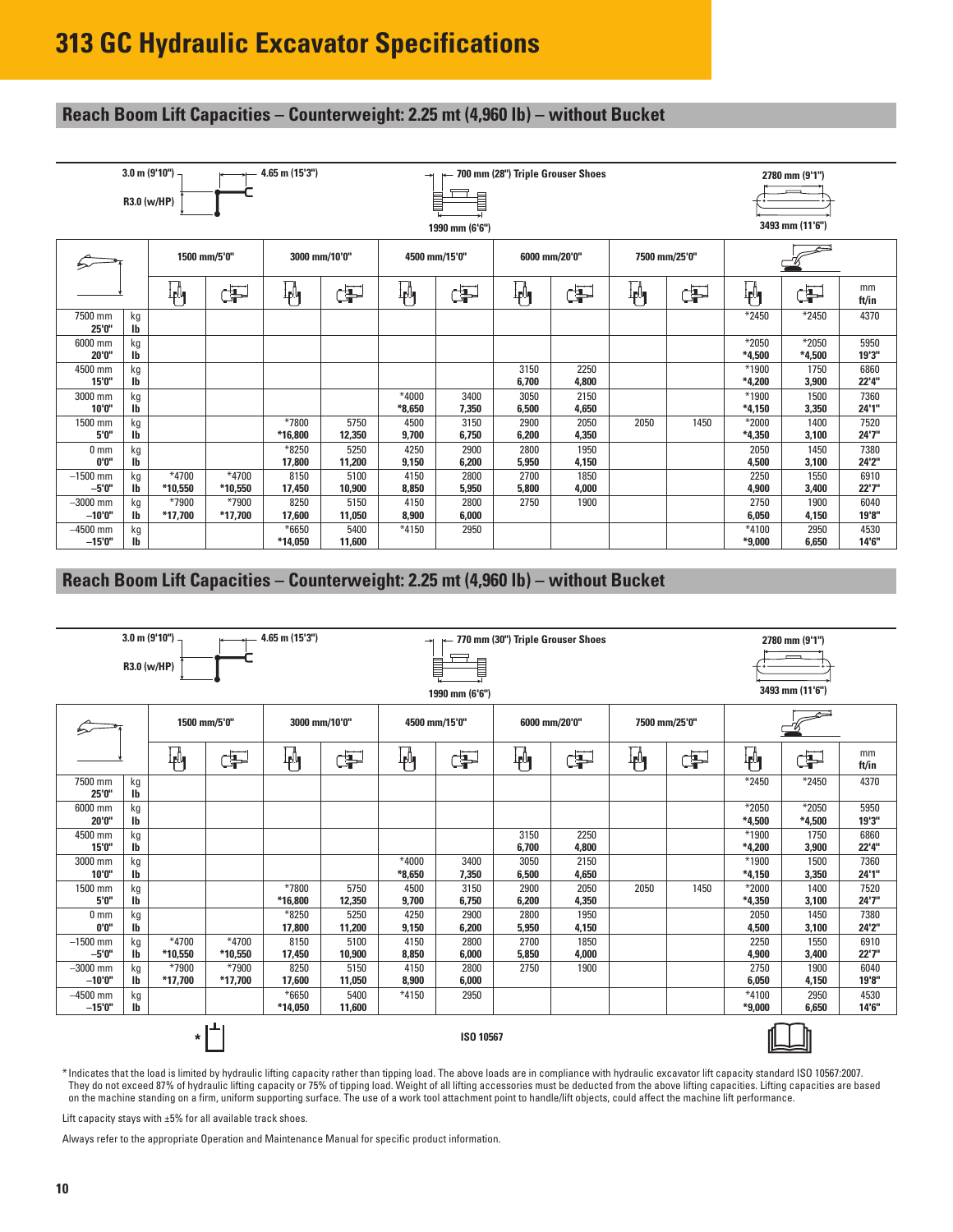#### <span id="page-10-0"></span>**Bucket Specifications and Compatibility – Taiwan**

|                                  |                                               |                |              |                |                 |     |                           |               | <b>Standard Undercarriage</b> |
|----------------------------------|-----------------------------------------------|----------------|--------------|----------------|-----------------|-----|---------------------------|---------------|-------------------------------|
|                                  |                                               |                |              |                |                 |     |                           |               | $2.25$ mt $(4,960$ lb)        |
|                                  |                                               |                | <b>Width</b> |                | Capacity        |     | Weight                    | Fill          | 4.65 m (15'3") Reach          |
|                                  | Linkage                                       | mm             | in           | m <sup>3</sup> | Vd <sup>3</sup> | kg  | $\mathsf{I}^{\mathsf{b}}$ | $\frac{0}{0}$ | R2.5 (8'2")                   |
| <b>Pin-On (No Quick Coupler)</b> |                                               |                |              |                |                 |     |                           |               |                               |
| <b>Utility Duty</b>              | 312                                           | 900            | 36           | 0.53           | 0.69            | 392 | 864                       | 100           |                               |
| <b>General Duty</b>              | 312                                           | 1000           | 39           | 0.53           | 0.69            | 398 | 877                       | 100           |                               |
|                                  | 312                                           | 1000           | 39           | 0.60           | 0.78            | 423 | 932                       | 100           | $\odot$                       |
|                                  | 1606                                          |                |              |                |                 |     |                           |               |                               |
|                                  | Maximum load with $pin-on$ (payload + bucket) | I <sub>b</sub> | 3,542        |                |                 |     |                           |               |                               |

#### **Bucket Specifications and Compatibility – Southeast Asia**

|                                                                                             |         |      |              |                |                 |                                               |        |      |                                                           | <b>Standard Undercarriage</b> |  |  |
|---------------------------------------------------------------------------------------------|---------|------|--------------|----------------|-----------------|-----------------------------------------------|--------|------|-----------------------------------------------------------|-------------------------------|--|--|
|                                                                                             |         |      |              |                |                 |                                               |        |      |                                                           | 2.25 mt (4,960 lb)            |  |  |
|                                                                                             |         |      | <b>Width</b> |                | <b>Capacity</b> |                                               | Weight | Fill |                                                           | 4.65 m (15'3") Reach          |  |  |
|                                                                                             | Linkage | mm   | in           | m <sup>3</sup> | yd <sup>3</sup> | kg                                            | Ib     | $\%$ | R <sub>2.5</sub> (8'2")                                   | R3.0 (9'10")                  |  |  |
| <b>Pin-On (No Quick Coupler)</b>                                                            |         |      |              |                |                 |                                               |        |      |                                                           |                               |  |  |
| <b>General Duty</b>                                                                         | 312     | 1000 | 39           | 0.53           | 0.69            | 398                                           | 877    | 100  |                                                           | $\odot$                       |  |  |
|                                                                                             | 312     | 1000 | 39           | 0.60           | 0.78            | 423                                           | 932    | 100  | $\circledcirc$                                            | Θ                             |  |  |
|                                                                                             | 312     | 1050 | 42           | 0.65           | 0.85            | 487                                           | 1.073  | 100  | $\odot$                                                   | Ο                             |  |  |
|                                                                                             |         |      |              |                |                 |                                               |        | kg   | 1606                                                      | 1353                          |  |  |
|                                                                                             |         |      |              |                |                 | Maximum load with $pin-on$ (payload + bucket) |        | Ib   | 3,542                                                     | 2,983                         |  |  |
| <b>Maximum Material Density:</b>                                                            |         |      |              |                |                 |                                               |        |      |                                                           |                               |  |  |
| • 2100 kg/m <sup>3</sup> (3,500 lb/yd <sup>3</sup> )                                        |         |      |              |                |                 |                                               |        |      |                                                           |                               |  |  |
| The above loads are in compliance with hydraulic excavator standard EN474-5:2006 + A3:2013, |         |      |              |                |                 |                                               |        |      | $\odot$ 1800 kg/m <sup>3</sup> (3,000 lb/yd <sup>3)</sup> |                               |  |  |

they do not exceed 87% of hydraulic lifting capacity or 75% of tipping capacity with front linkage fully extended at ground line with bucket curled. Capacity based on ISO 7451:2007.

- 1800 kg/m3 (3,000 lb/yd3)
- $\bigoplus$  1500 kg/m<sup>3</sup> (2,500 lb/yd<sup>3</sup>)
- 1200 kg/m3 (2,000 lb/yd3)

Caterpillar recommends using appropriate work tools to maximize the value customers receive from our products. Use of work tools, including buckets, which are outside of Caterpillar's recommendations or specifications for weight, dimensions, flows, pressures, etc. may result in less-thanoptimal performance, including but not limited to reductions in production, stability, reliability, and component durability. Improper use of a work tool resulting in sweeping, prying, twisting and/or catching of heavy loads will reduce the life of the boom and stick.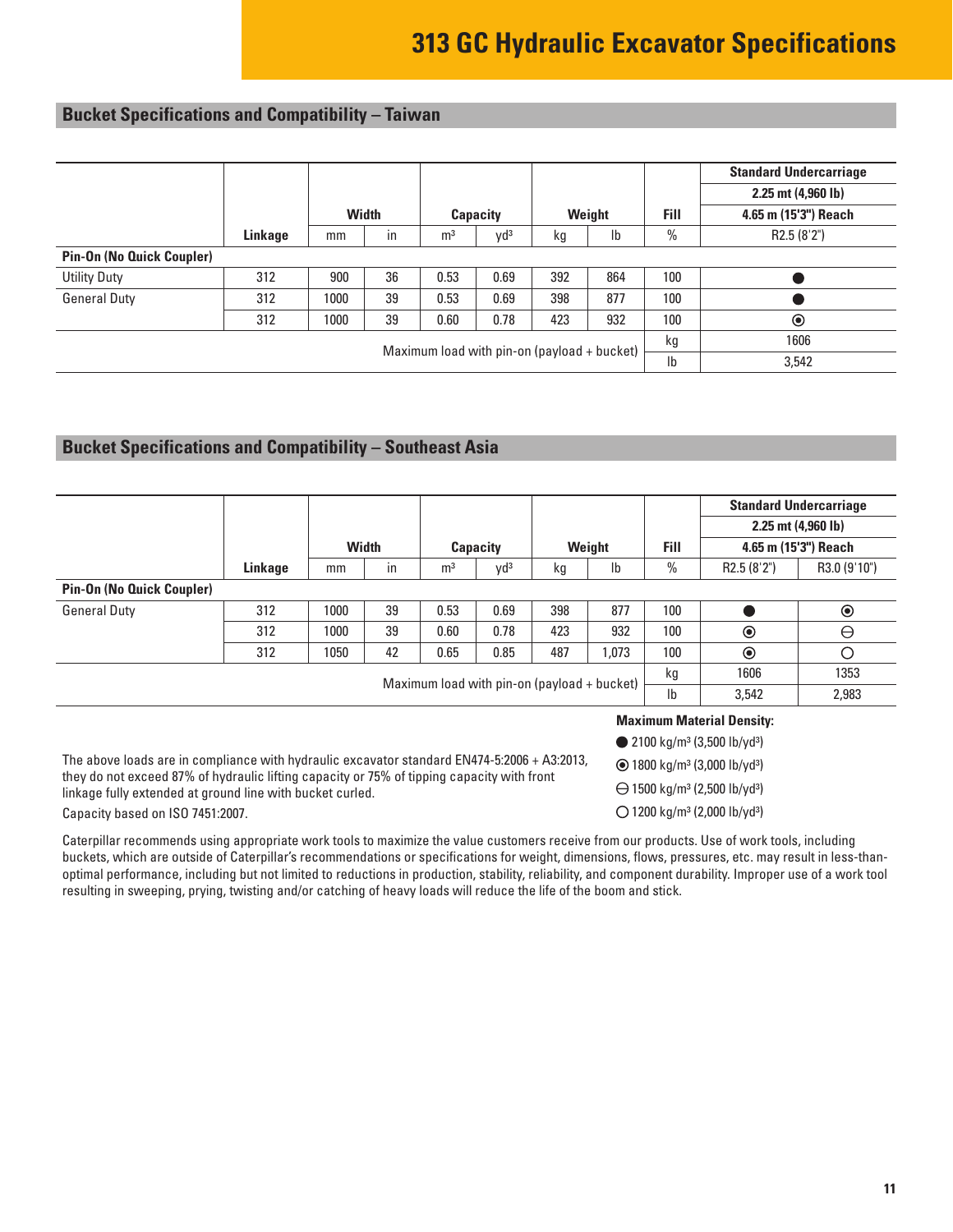#### <span id="page-11-0"></span>**Bucket Specifications and Compatibility – Africa/Middle East/CIS**

|                                  |         |                                               |       |                |                 |     |        |             |                | <b>Standard Undercarriage</b> |
|----------------------------------|---------|-----------------------------------------------|-------|----------------|-----------------|-----|--------|-------------|----------------|-------------------------------|
|                                  |         |                                               |       |                |                 |     |        |             |                | $2.25$ mt $(4,960$ lb)        |
|                                  |         |                                               | Width |                | <b>Capacity</b> |     | Weight | <b>Fill</b> |                | 4.65 m (15'3") Reach          |
|                                  | Linkage | mm                                            | in    | m <sup>3</sup> | yd <sup>3</sup> | kg  | lb     | $\%$        | R2.5 (8'2")    | R3.0 (9'10")                  |
| <b>Pin-On (No Quick Coupler)</b> |         |                                               |       |                |                 |     |        |             |                |                               |
| <b>General Duty</b>              | 312     | 900                                           | 36    | 0.53           | 0.69            | 414 | 914    | 100         |                | $\circledcirc$                |
|                                  | 312     | 1000                                          | 39    | 0.60           | 0.78            | 438 | 967    | 100         | $\circledcirc$ | $\ominus$                     |
|                                  |         | Maximum load with $pin-on$ (payload + bucket) | kg    | 1606           | 1353            |     |        |             |                |                               |
|                                  |         |                                               |       |                |                 |     | Ib     | 3,542       | 2,983          |                               |

#### **Bucket Specifications and Compatibility – South America**

|                                                                                                                                                        |         |     |              |                                  |                                               |     |      |                      |                                                            | <b>Standard Undercarriage</b> |  |
|--------------------------------------------------------------------------------------------------------------------------------------------------------|---------|-----|--------------|----------------------------------|-----------------------------------------------|-----|------|----------------------|------------------------------------------------------------|-------------------------------|--|
|                                                                                                                                                        |         |     |              |                                  |                                               |     |      |                      | $2.25$ mt $(4,960)$                                        |                               |  |
|                                                                                                                                                        |         |     | Width        | <b>Weight</b><br><b>Capacity</b> |                                               |     | Fill | 4.65 m (15'3") Reach |                                                            |                               |  |
|                                                                                                                                                        | Linkage | mm  | $\mathsf{I}$ | m <sup>3</sup>                   | Vd <sup>3</sup>                               | kg  | Ib   | $\%$                 | R <sub>2.5</sub> (8'2")                                    | R3.0 (9'10")                  |  |
| <b>Pin-On (No Quick Coupler)</b>                                                                                                                       |         |     |              |                                  |                                               |     |      |                      |                                                            |                               |  |
| <b>General Duty</b>                                                                                                                                    | 312     | 900 | 36           | 0.53                             | 0.69                                          | 425 | 936  | 100                  |                                                            | $_{\textstyle\odot}$          |  |
|                                                                                                                                                        |         |     |              |                                  |                                               |     |      | kg                   | 1606                                                       | 1353                          |  |
|                                                                                                                                                        |         |     |              |                                  | Maximum load with $pin-on (payload + bucket)$ |     |      | Ib                   | 3,542                                                      | 2,983                         |  |
|                                                                                                                                                        |         |     |              |                                  |                                               |     |      |                      | <b>Maximum Material Density:</b>                           |                               |  |
| The above loads are in compliance with hydraulic excavator standard EN474-5:2006 + A3:2013,                                                            |         |     |              |                                  |                                               |     |      |                      | • 2100 kg/m <sup>3</sup> (3,500 lb/yd <sup>3</sup> )       |                               |  |
| they do not exceed 87% of hydraulic lifting capacity or 75% of tipping capacity with front<br>linkage fully extended at ground line with bucket curled |         |     |              |                                  |                                               |     |      |                      | $\odot$ 1800 kg/m <sup>3</sup> (3,000 lb/yd <sup>3</sup> ) |                               |  |

linkage fully extended at ground line with bucket curled. Capacity based on ISO 7451:2007.

 $\ominus$  1500 kg/m<sup>3</sup> (2,500 lb/yd<sup>3</sup>)

Caterpillar recommends using appropriate work tools to maximize the value customers receive from our products. Use of work tools, including buckets, which are outside of Caterpillar's recommendations or specifications for weight, dimensions, flows, pressures, etc. may result in less-thanoptimal performance, including but not limited to reductions in production, stability, reliability, and component durability. Improper use of a work tool resulting in sweeping, prying, twisting and/or catching of heavy loads will reduce the life of the boom and stick.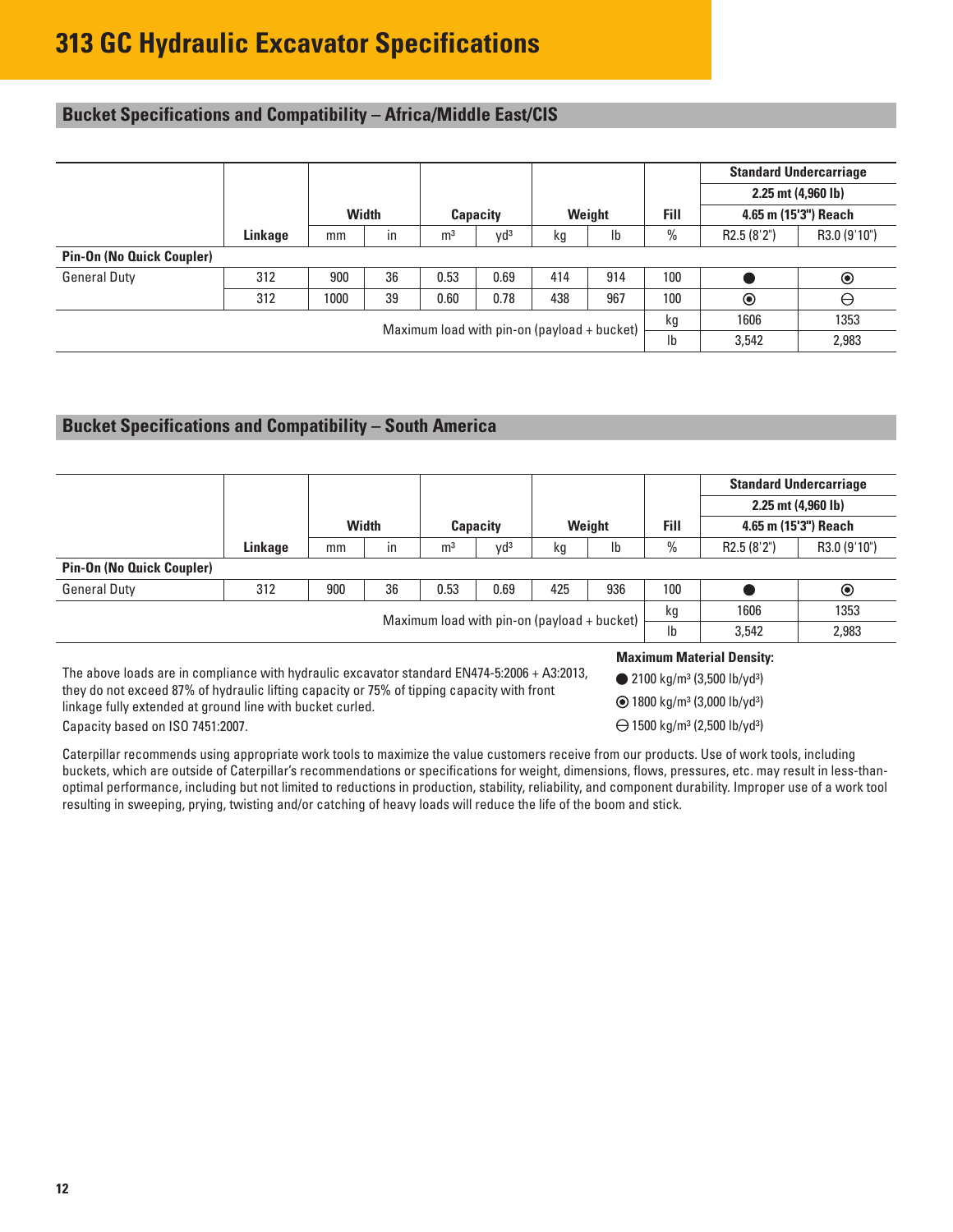#### <span id="page-12-0"></span>**Attachment Offering Guide – Taiwan**

Not all Attachments are available in all regions. Consult your Cat dealer for configurations available in your region.

|  | Match |
|--|-------|
|--|-------|

| <b>PIN-ON ATTACHMENTS</b> |             |                    |
|---------------------------|-------------|--------------------|
| Counterweight             |             | 2.25 mt (4,960 lb) |
| <b>Boom Type</b>          |             | <b>Reach</b>       |
| <b>Stick Length</b>       |             | $2.50$ m $(8'2'')$ |
| <b>Hydraulic Hammers</b>  | $H110$ GC   |                    |
|                           | $H110$ GC S |                    |
|                           | H115 GC     |                    |
|                           | H115 GC S   |                    |

#### **Attachment Offering Guide – Southeast Asia**

Not all Attachments are available in all regions. Consult your Cat dealer for configurations available in your region.

|  | $\checkmark$ Match |  | No Match |
|--|--------------------|--|----------|
|--|--------------------|--|----------|

| <b>PIN-ON ATTACHMENTS</b>    |                    |                    |                          |  |
|------------------------------|--------------------|--------------------|--------------------------|--|
| Counterweight                |                    | 2.25 mt (4,960 lb) |                          |  |
| <b>Boom Type</b>             |                    | Reach              |                          |  |
| <b>Stick Length</b>          |                    | $2.50$ m $(8'2'')$ | $3.00 \text{ m}$ (9'10") |  |
| <b>Hydraulic Hammers</b>     | H110 GC            |                    |                          |  |
|                              | <b>H110 GC S</b>   |                    |                          |  |
|                              | H110S              | $\checkmark$       | $\checkmark$             |  |
|                              | H115 GC            |                    |                          |  |
|                              | H115 GC S          | $\checkmark$       |                          |  |
|                              | H <sub>115</sub> S | $\checkmark$       |                          |  |
| Compactors (Vibratory Plate) | CVP <sub>75</sub>  |                    |                          |  |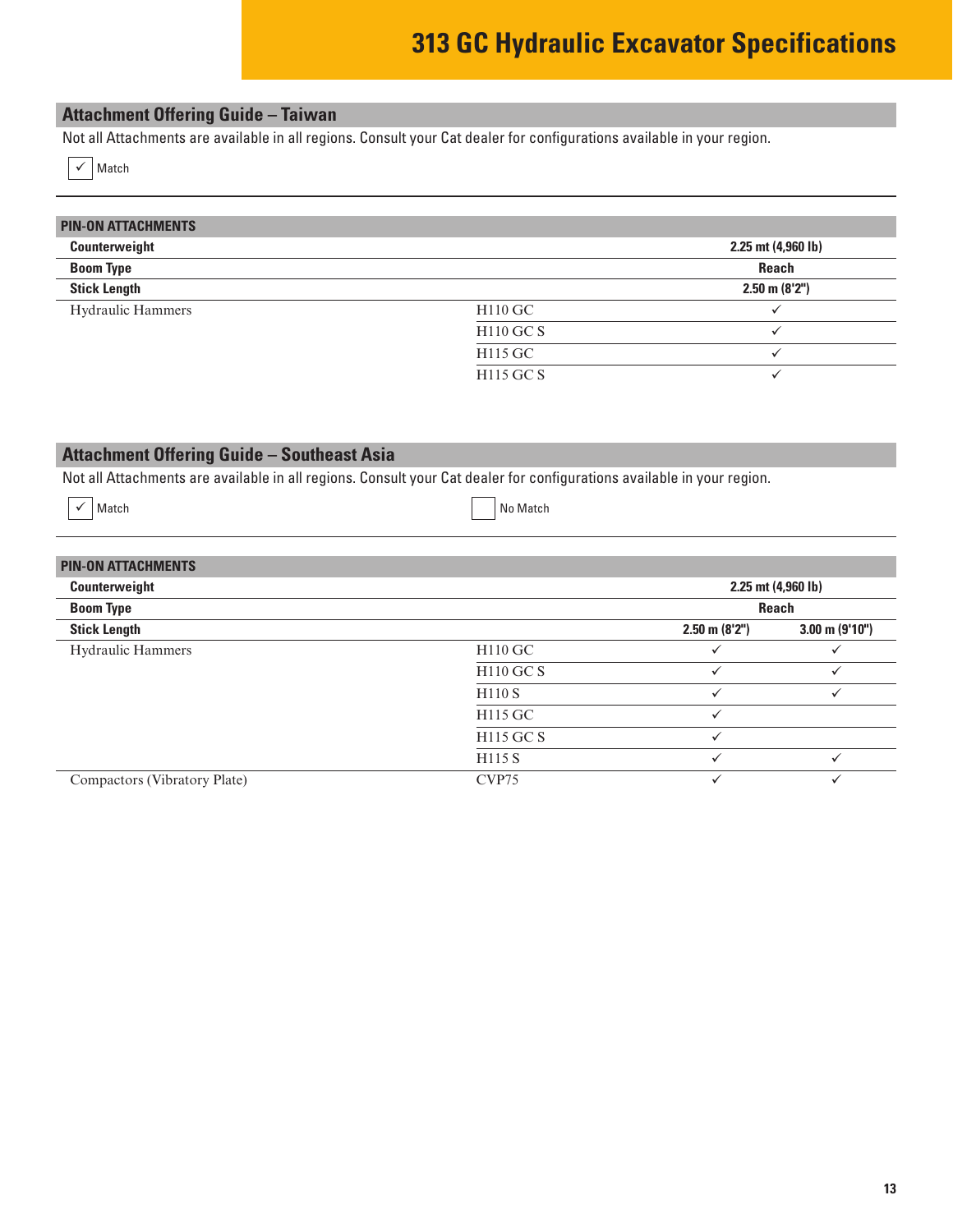#### <span id="page-13-0"></span>**Attachment Offering Guide – Africa/Middle East/CIS**

Not all Attachments are available in all regions. Consult your Cat dealer for configurations available in your region.

 $\sim$  Match No Match No Match  $\sim$ 

| <b>PIN-ON ATTACHMENTS</b>                  |                    |                    |                          |  |
|--------------------------------------------|--------------------|--------------------|--------------------------|--|
| Counterweight                              | 2.25 mt (4,960 lb) |                    |                          |  |
| <b>Boom Type</b>                           |                    |                    | <b>Reach</b>             |  |
| <b>Stick Length</b>                        |                    | $2.50$ m $(8'2'')$ | $3.00 \text{ m}$ (9'10") |  |
| Hydraulic Hammers                          | H110 GC            | ✓                  | $\checkmark$             |  |
|                                            | <b>H110 GC S</b>   | ✓                  | $\checkmark$             |  |
|                                            | <b>H110 S</b>      | $\checkmark$       | $\checkmark$             |  |
|                                            | H115 GC            | ✓                  |                          |  |
|                                            | H115 GC S          | ✓                  |                          |  |
|                                            | H115 S             | ✓                  | $\checkmark$             |  |
| Demolition and Sorting Grapples            | G312 GC            | ✓                  |                          |  |
| Compactors (Vibratory Plate)               | CVP75              | ✓                  | $\checkmark$             |  |
| <b>CAT PIN GRABBER COUPLER ATTACHMENTS</b> |                    |                    |                          |  |
| Counterweight                              |                    |                    | 2.25 mt (4,960 lb)       |  |
| <b>Boom Type</b>                           |                    |                    | Reach                    |  |
| <b>Stick Length</b>                        |                    | $2.50$ m $(8'2'')$ | $3.00 \text{ m}$ (9'10") |  |
| Hydraulic Hammers                          | H110 GC            | ✓                  |                          |  |
|                                            | <b>H110 GC S</b>   | $\checkmark$       |                          |  |
|                                            | H110 S             | ✓                  | $\checkmark$             |  |
|                                            | H115 S             | ✓                  |                          |  |
| Compactors (Vibratory Plate)               | CVP75              | $\checkmark$       | $\checkmark$             |  |

*(continued on next page)*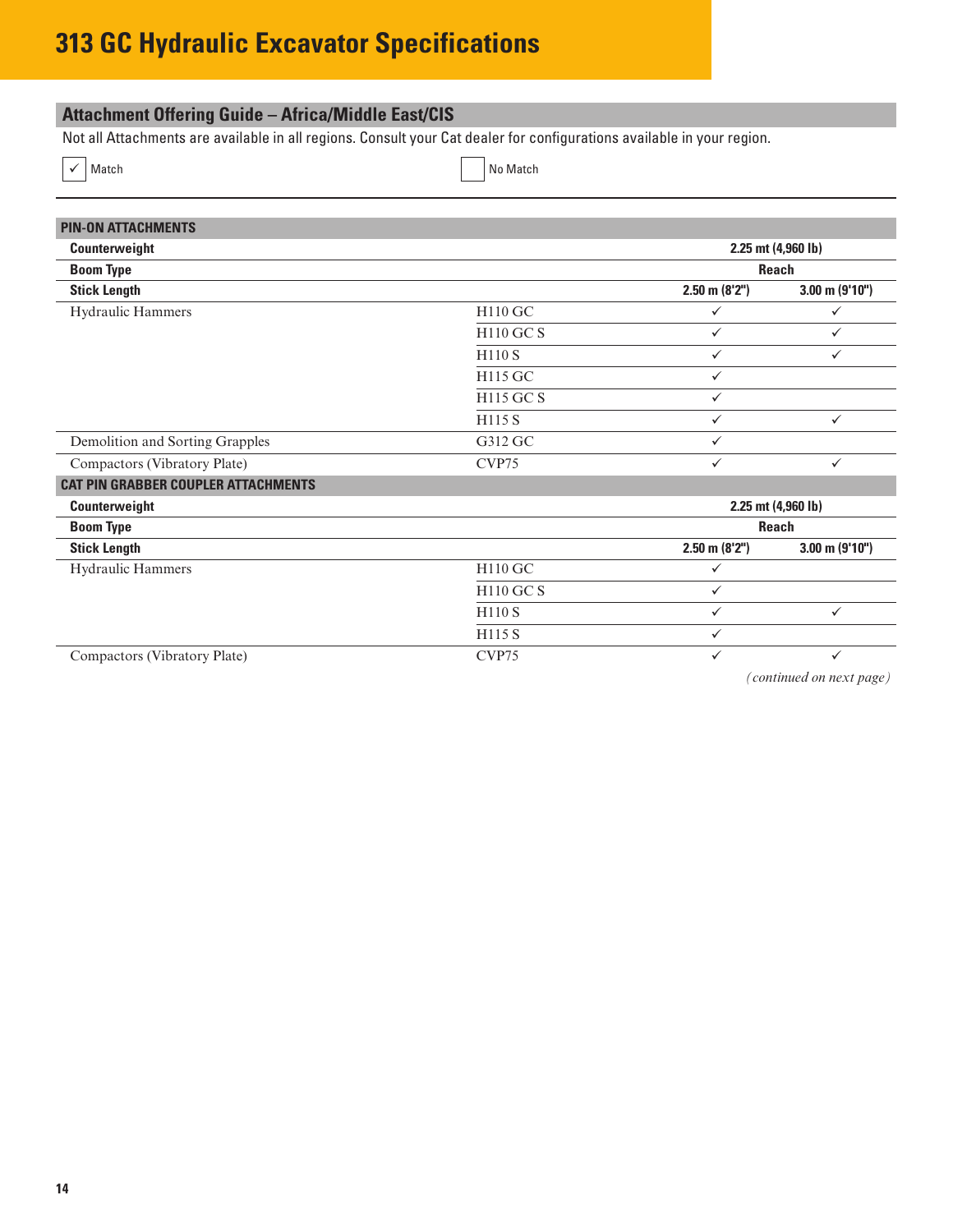| <b>Attachment Offering Guide - Africa/Middle East/CIS (continued)</b>                                                  |                                    |                   |                    |                        |  |
|------------------------------------------------------------------------------------------------------------------------|------------------------------------|-------------------|--------------------|------------------------|--|
| Not all Attachments are available in all regions. Consult your Cat dealer for configurations available in your region. |                                    |                   |                    |                        |  |
| Match                                                                                                                  | Working range front only<br>$\ast$ |                   | No Match           |                        |  |
| <b>CW-20S DEDICATED COUPLER ATTACHMENTS</b>                                                                            |                                    |                   |                    |                        |  |
| Counterweight                                                                                                          |                                    |                   |                    | $2.25$ mt $(4,960$ lb) |  |
| <b>Boom Type</b>                                                                                                       |                                    |                   |                    | <b>Reach</b>           |  |
| <b>Stick Length</b>                                                                                                    |                                    |                   | $2.50$ m $(8'2'')$ | $3.00$ m (9'10")       |  |
| Hydraulic Hammers                                                                                                      |                                    | H110 GC           | $\checkmark$       |                        |  |
|                                                                                                                        |                                    | $H110$ GC S       | $\checkmark$       |                        |  |
|                                                                                                                        |                                    | H110 S            | $\checkmark$       | $\checkmark$           |  |
|                                                                                                                        |                                    | H115 S            | $\checkmark$       |                        |  |
| Compactors (Vibratory Plate)                                                                                           |                                    | CVP75             | $\checkmark$       | $\checkmark$           |  |
| <b>CW-20 DEDICATED COUPLER ATTACHMENTS</b>                                                                             |                                    |                   |                    |                        |  |
| Counterweight                                                                                                          |                                    |                   |                    | 2.25 mt (4,960 lb)     |  |
| <b>Boom Type</b>                                                                                                       |                                    |                   |                    | <b>Reach</b>           |  |
| <b>Stick Length</b>                                                                                                    |                                    |                   | $2.50$ m $(8'2'')$ | $3.00$ m (9'10")       |  |
| Hydraulic Hammers                                                                                                      |                                    | H110 GC           | $\checkmark$       |                        |  |
|                                                                                                                        |                                    | <b>H110 GC S</b>  | $\checkmark$       |                        |  |
|                                                                                                                        |                                    | <b>H110 S</b>     | $\checkmark$       |                        |  |
|                                                                                                                        |                                    | <b>H115 S</b>     | $\checkmark^*$     |                        |  |
| Demolition and Sorting Grapples                                                                                        |                                    | G312 GC Fixed CAN | $\checkmark^*$     |                        |  |
| Compactors (Vibratory Plate)                                                                                           |                                    | CVP75             | $\checkmark$       | $\checkmark$           |  |
| <b>BOOM-MOUNT ATTACHMENTS</b>                                                                                          |                                    |                   |                    |                        |  |
| Counterweight                                                                                                          |                                    |                   |                    | 2.25 mt (4,960 lb)     |  |
| <b>Boom Type</b>                                                                                                       |                                    |                   |                    | <b>Reach</b>           |  |
| Mobile Scrap and Demolition Shears                                                                                     |                                    | S3025 Flat Top    |                    | $\checkmark^*$         |  |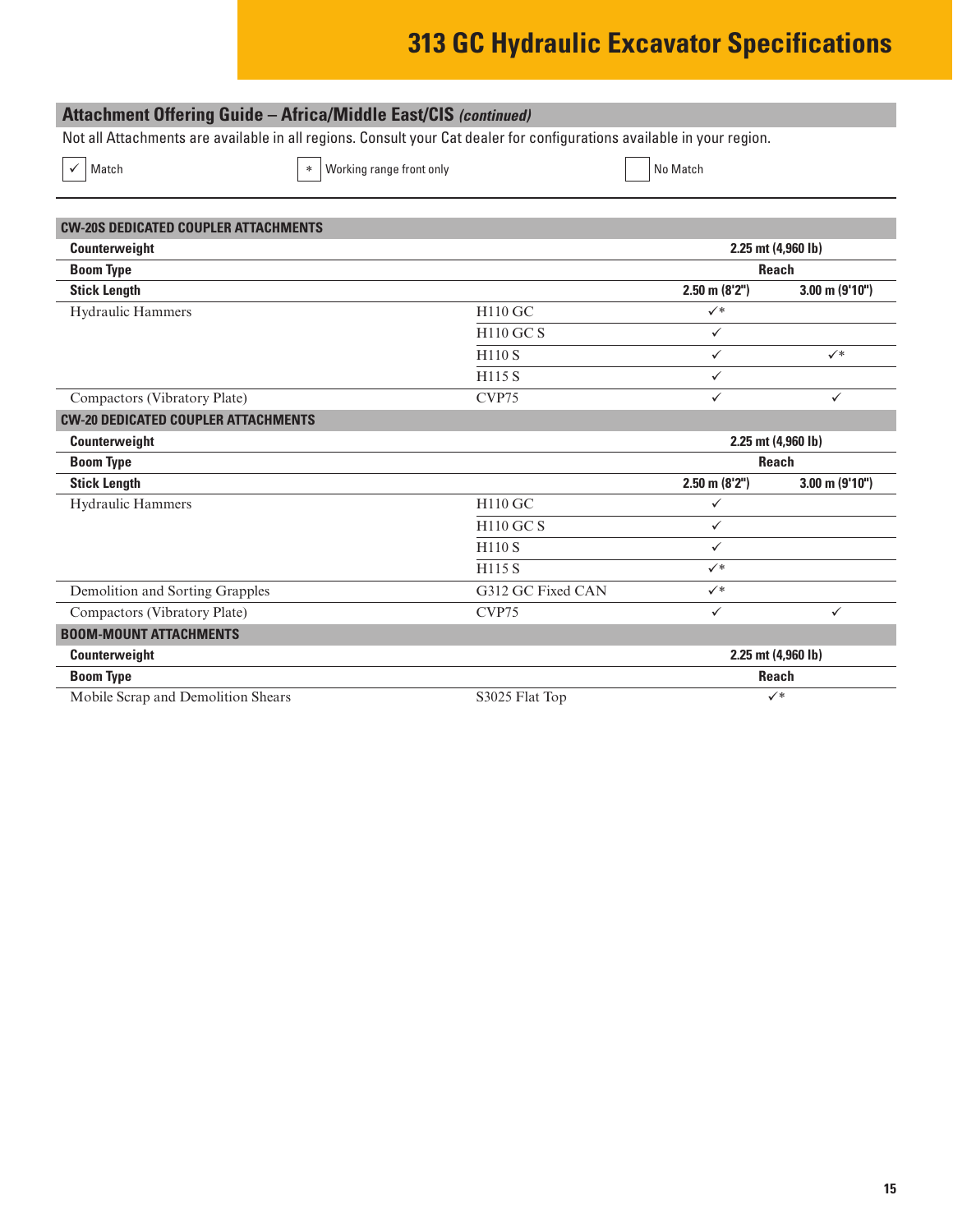<span id="page-15-0"></span>

| <b>Attachment Offering Guide - South America</b>                                                                       |                          |                    |                     |  |
|------------------------------------------------------------------------------------------------------------------------|--------------------------|--------------------|---------------------|--|
| Not all Attachments are available in all regions. Consult your Cat dealer for configurations available in your region. |                          |                    |                     |  |
| Match<br>$\ast$                                                                                                        | Working range front only | No Match           |                     |  |
| <b>PIN-ON ATTACHMENTS</b>                                                                                              |                          |                    |                     |  |
| Counterweight                                                                                                          |                          |                    | 2.25 mt (4,960 lb)  |  |
| <b>Boom Type</b>                                                                                                       |                          |                    | <b>Reach</b>        |  |
| <b>Stick Length</b>                                                                                                    |                          | $2.50$ m $(8'2'')$ | $3.00$ m $(9'10'')$ |  |
| Hydraulic Hammers                                                                                                      | H110 GC                  | $\checkmark$       | $\checkmark$        |  |
|                                                                                                                        | H110 GC Side Mount       | $\checkmark$       | $\checkmark$        |  |
|                                                                                                                        | <b>H110 GC S</b>         | $\checkmark$       | $\checkmark$        |  |
|                                                                                                                        | <b>H110 S</b>            | ✓                  | $\checkmark$        |  |
|                                                                                                                        | H115 GC                  | ✓                  |                     |  |
|                                                                                                                        | H115 GC Side Mount       | $\checkmark$       | $\checkmark$        |  |
|                                                                                                                        | <b>H115 GC S</b>         | $\checkmark$       |                     |  |
|                                                                                                                        | H115 S                   | ✓                  | ✓                   |  |
| Compactors (Vibratory Plate)                                                                                           | CVP75                    | ✓                  | ✓                   |  |
| <b>CAT PIN GRABBER COUPLER ATTACHMENTS</b>                                                                             |                          |                    |                     |  |
| Counterweight                                                                                                          |                          |                    | 2.25 mt (4,960 lb)  |  |
| <b>Boom Type</b>                                                                                                       |                          |                    | <b>Reach</b>        |  |
| <b>Stick Length</b>                                                                                                    |                          | $2.50$ m $(8'2'')$ | $3.00$ m $(9'10'')$ |  |
| Hydraulic Hammers                                                                                                      | <b>H110 GC</b>           | ✓                  |                     |  |
|                                                                                                                        | H110 GC Side Mount       | $\checkmark$       | $\checkmark$        |  |
|                                                                                                                        | <b>H110 GC S</b>         | $\checkmark$       |                     |  |
|                                                                                                                        | <b>H110 S</b>            | ✓                  | $\checkmark$        |  |
|                                                                                                                        | H115 GC Side Mount       | $\checkmark^*$     |                     |  |
|                                                                                                                        | H115 S                   | $\checkmark$       |                     |  |
| Compactors (Vibratory Plate)                                                                                           | CVP75                    | ✓                  | $\checkmark$        |  |
| <b>BOOM-MOUNT ATTACHMENTS</b>                                                                                          |                          |                    |                     |  |
| Counterweight                                                                                                          |                          | 2.25 mt (4,960 lb) |                     |  |
| <b>Boom Type</b>                                                                                                       |                          |                    | <b>Reach</b>        |  |
| Mobile Scrap and Demolition Shears                                                                                     | S3025 Flat Top           |                    | $\checkmark^*$      |  |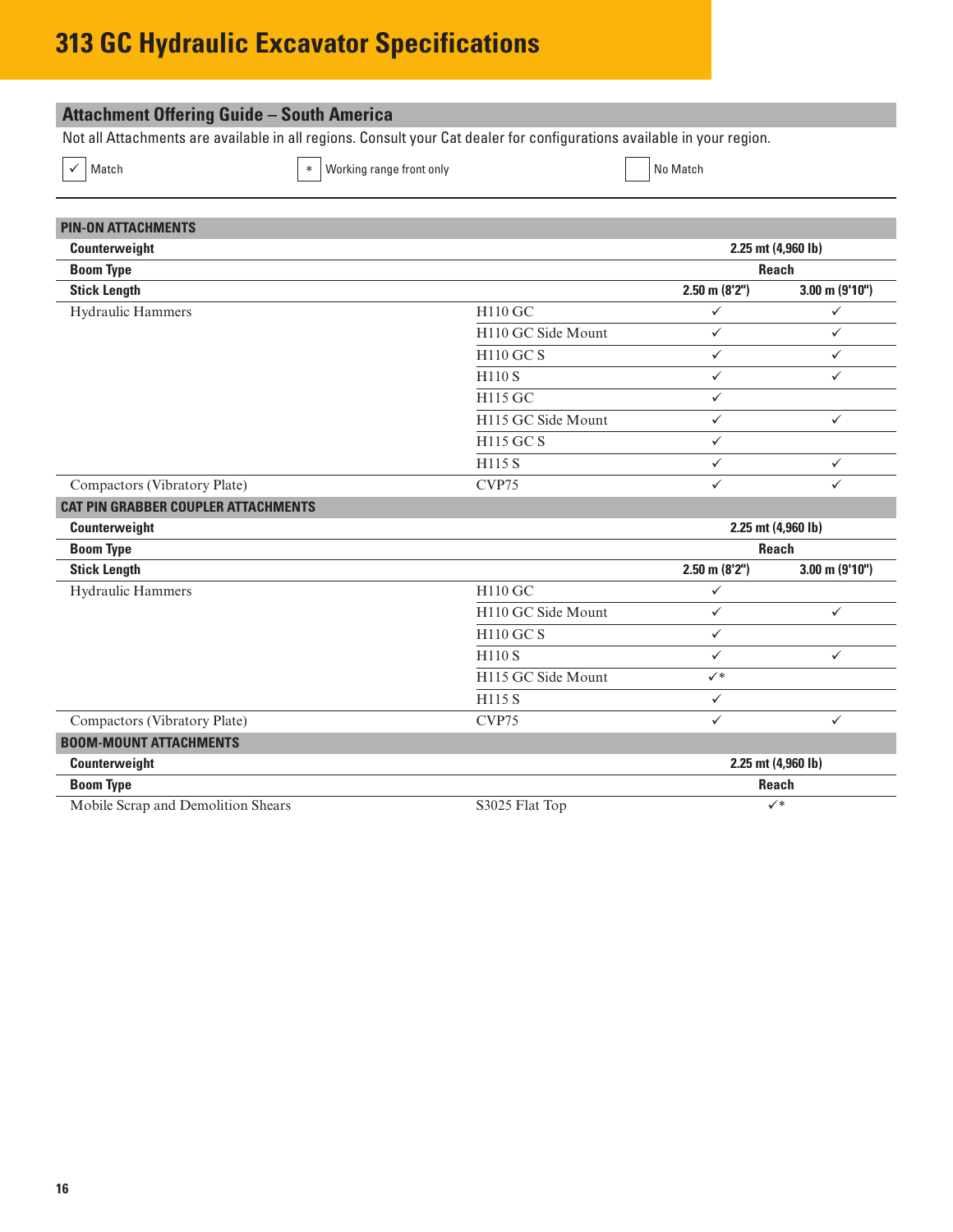#### <span id="page-16-0"></span>**Standard and Optional Equipment**

Standard and optional equipment may vary. Consult your Cat dealer for details.

|                                            | <b>Standard</b> | <b>Optional</b> |                                                 | <b>Standard</b> | <b>Optional</b> |
|--------------------------------------------|-----------------|-----------------|-------------------------------------------------|-----------------|-----------------|
| <b>BOOMS AND STICKS</b>                    |                 |                 | <b>ELECTRICAL SYSTEM</b>                        |                 |                 |
| 4.65 m (15'3") Reach boom                  | $\checkmark$    |                 | 750 CCA maintenance-free batteries $(\times 2)$ | $\checkmark$    |                 |
| 2.5 m (8'2") Reach stick                   |                 | $\checkmark$    | Electrical disconnect switch                    | $\checkmark$    |                 |
| 3.0 m (9'10") Reach stick                  |                 | $\sqrt{1}$      | LED left-side boom and chassis lights           | $\checkmark$    |                 |
| <b>CAB</b>                                 |                 |                 | LED, right-side boom light                      |                 | $\checkmark$    |
| Sound suppressed with viscous mounts       | $\checkmark$    |                 | LED cab light                                   | $\checkmark$    |                 |
| High-resolution 203 mm (8") LCD            | ✓               |                 | <b>ENGINE</b>                                   |                 |                 |
| touchscreen monitor                        |                 |                 | Three selectable modes:                         | ✓               |                 |
| Mechanically adjustable seat with headrest | $\checkmark$    |                 | Power, Smart, ECO                               |                 |                 |
| Automatic bi-level air conditioner         | $\checkmark$    |                 | 52° C (125° F) high-ambient                     | $\checkmark$    |                 |
| Keyless push-to-start engine control       | $\checkmark$    |                 | cooling capability                              |                 |                 |
| Floor-mounted adjustable consoles          | $\checkmark$    |                 | $-18$ ° C (-0.4° F) cold start capability       | $\sqrt{2}$      |                 |
| 1-button joystick                          | $\checkmark$    |                 | $-25$ ° C ( $-13$ ° F) cold start capability    |                 | $\sqrt{3}$      |
| 1-slider joystick                          |                 | $\checkmark$    | Electric fuel priming pump                      | $\checkmark$    |                 |
| AM/FM radio with USB and AUX port          | $\checkmark$    |                 | Two-stage fuel filtration system                | ✓               |                 |
| 24V DC outlet                              | $\checkmark$    |                 | Sealed double-element air filter                | ✓               |                 |
| Cup holder and storage compartments        | $\checkmark$    |                 | with precleaner                                 |                 |                 |
| 70/30 tempered glass windshield            | $\checkmark$    |                 | <b>HYDRAULIC SYSTEM</b>                         | $\checkmark$    |                 |
| Upper radial wiper with washer             | $\checkmark$    |                 | Electronic main control valve                   | $\checkmark$    |                 |
| Openable steel hatch                       | $\checkmark$    |                 | Electronic control pump                         |                 |                 |
| Dome light                                 | $\checkmark$    |                 | Boom and stick regeneration circuits            | $\checkmark$    |                 |
| Washable floor mat                         | $\checkmark$    |                 | Automatic hydraulic oil warm up                 | $\checkmark$    |                 |
| <b>CAT TECHNOLOGY</b>                      |                 |                 | Automatic two-speed travel                      | $\checkmark$    |                 |
| $C_{\alpha A}$ Days deeper Links LTM.      | $\sqrt{2}$      |                 | Hammer lines                                    |                 | ✓               |

Cat Product Link<sup>™</sup>

1All regions except Taiwan

2All regions except CIS

3CIS and Africa, Middle East only

High performance hydraulic return filter  $\checkmark$ 

Hammer floor pedal kit  $\checkmark$ 

*(continued on next page)*